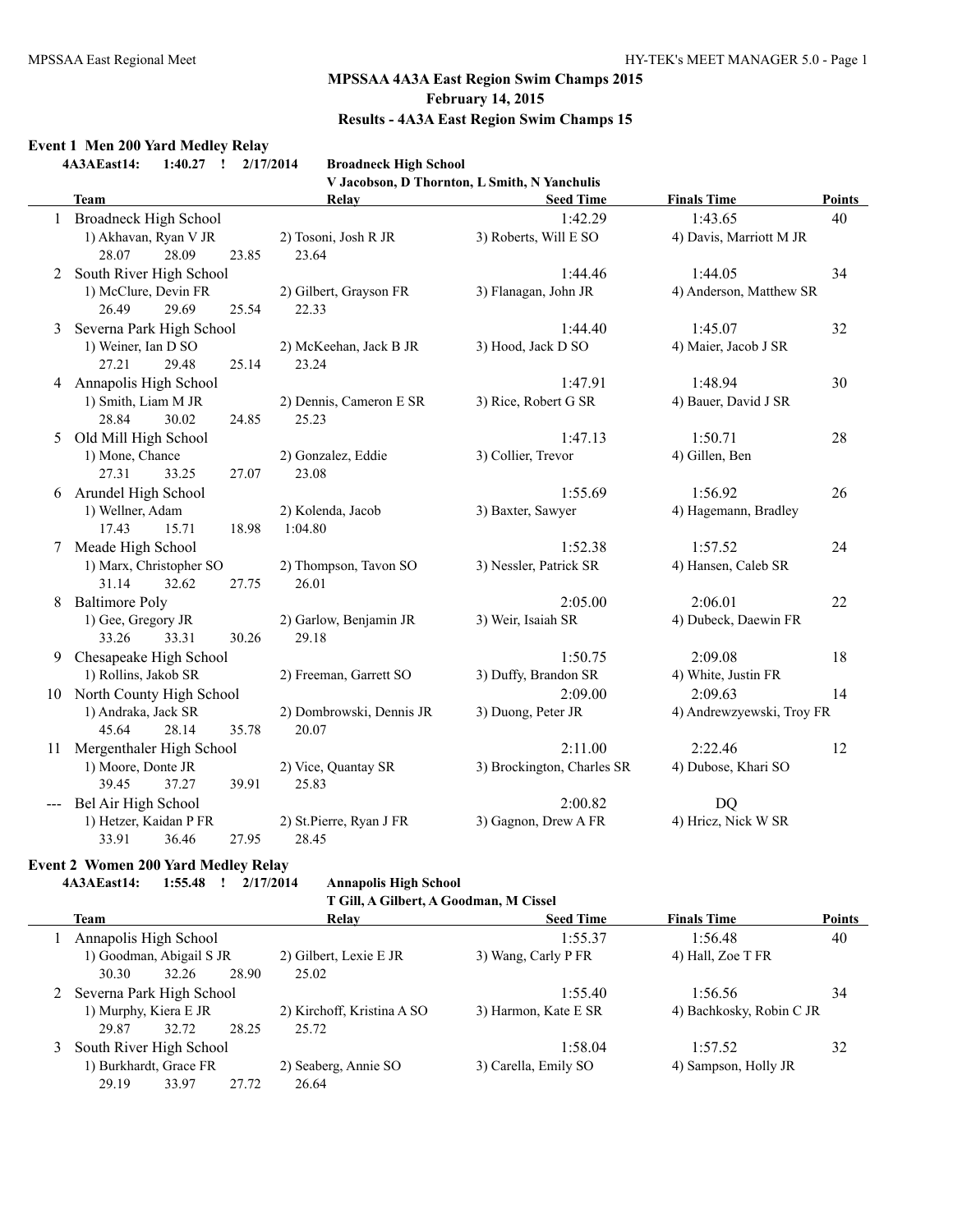$\overline{a}$ 

# **MPSSAA 4A3A East Region Swim Champs 2015 February 14, 2015 Results - 4A3A East Region Swim Champs 15**

#### **(Event 2 Women 200 Yard Medley Relay)**

|    | <b>Team</b>                  | <b>Relay</b>              | <b>Seed Time</b>          | <b>Finals Time</b>          | <b>Points</b> |
|----|------------------------------|---------------------------|---------------------------|-----------------------------|---------------|
| 4  | <b>Broadneck High School</b> |                           | 1:57.20                   | 1:59.03                     | 30            |
|    | 1) Jacobson, Nastya E SO     | 2) Benson, Anja M SR      | 3) Miller, Megan A SR     | 4) Luning Prak, Jeanne L SR |               |
|    | 29.88<br>34.07<br>28.39      | 26.69                     |                           |                             |               |
| 5. | Old Mill High School         |                           | 2:06.31                   | 2:08.11                     | 28            |
|    | 1) Perrotta, Rachael         | 2) Allen, Autumn          | 3) Allen, Amber           | 4) Argubright, Halie        |               |
|    | 32.84<br>36.52<br>30.16      | 28.59                     |                           |                             |               |
| 6  | Bel Air High School          |                           | 2:09.07                   | 2:09.99                     | 26            |
|    | 1) Armstrong, Yvonne M SO    | 2) Cousler, Tabitha M SR  | 3) Kane, Sierra N JR      | 4) Dougherty, Madelynn SO   |               |
|    | 32.95<br>37.73<br>31.89      | 27.42                     |                           |                             |               |
| 7  | Arundel High School          |                           | 2:06.25                   | 2:11.36                     | 24            |
|    | 1) D'Apice, Jessica M        | 2) Gibson, Jace M         | 3) Hoban, Rachel O        | 4) Gibson, Teah T           |               |
| 8  | Chesapeake High School       |                           | 2:01.00                   | 2:15.11                     | 22            |
|    | 1) Elkhoga, Sarah SR         | 2) Reily, Taylor FR       | 3) Cook, Andrea SO        | 4) Gum, Brianna FR          |               |
|    | 32.47<br>39.68<br>34.92      | 28.04                     |                           |                             |               |
| 9  | <b>Baltimore Poly</b>        |                           | 2:14.06                   | 2:20.18                     | 18            |
|    | 1) McDaniel, Laura SO        | 2) Laciny, Rachel FR      | 3) Grell, Jessyka JR      | 4) Mitias, Alexandra JR     |               |
|    | 41.14<br>34.62<br>32.40      | 32.02                     |                           |                             |               |
| 10 | Meade High School            |                           | 2:08.43                   | 2:20.41                     | 14            |
|    | 1) DeSouza, Simone SO        | 2) Cartron, Jenna FR      | 3) Fortner, Samantha SR   | 4) Heritage, Erin FR        |               |
|    | 32.53<br>48.63<br>35.29      | 23.96                     |                           |                             |               |
| 11 | North County High School     |                           | 2:16.80                   | 2:31.52                     | 12            |
|    | 1) McNerney, Taylor SO       | 2) Sullenger, Savannah SO | 3) Hewes, Kaylyn JR       | 4) Wolfe, Josie SR          |               |
|    | 36.90<br>54.27<br>28.41      | 31.94                     |                           |                             |               |
| 12 | Mergenthaler High School     |                           | 2:57.17                   | 2:51.09                     | 10            |
|    | 1) McKnight, mya FR          | 2) Franklin, Keirra SR    | 3) Ali-Griffith, Nadia SO | 4) Player, Dominique JR     |               |
|    | Glen Burnie High School      |                           | 2:28.93                   | <b>DQ</b>                   |               |
|    | 1) Miller, Savannah          | 2) Wojciechowski, Kelly   | 3) Saliger, Olivia        | 4) Death, Daisy             |               |
|    | 42.21<br>34.00<br>40.06      | 32.44                     |                           |                             |               |
|    | Western High School          |                           | 2:30.15                   | <b>DQ</b>                   |               |
|    | 1) lee, kia l SO             | 2) lee, Kiara SO          | 3) Moorer, Ashley JR      | 4) Franklin, Derricka SR    |               |

#### **Event 3 Men 200 Yard Freestyle**

|    | 4A3AEast14:             | 1:45.92 | 2/17/2014<br>$\mathbf{I}$ | <b>Will C Dougherty</b>     |                  | <b>Broadneck</b>   |        |
|----|-------------------------|---------|---------------------------|-----------------------------|------------------|--------------------|--------|
|    | <b>Name</b>             |         |                           | Yr School                   | <b>Seed Time</b> | <b>Finals Time</b> | Points |
|    | Dougherty, Will C       |         |                           | SR Broadneck High School    | 1:43.29          | 1:44.83!           | 20     |
|    | 24.62                   | 26.49   | 27.03                     | 26.69                       |                  |                    |        |
| 2  | Twomey, Sean            |         |                           | SO South River High School  | 1:49.97          | 1:50.35            | 17     |
|    | 25.90                   | 28.23   | 28.31                     | 27.91                       |                  |                    |        |
| 3  | Baker, Richie W         |         |                           | SR Severna Park High School | 1:51.83          | 1:52.38            | 16     |
|    | 25.14                   | 28.49   | 29.72                     | 29.03                       |                  |                    |        |
| 4  | Paganelli, Paxton M     |         |                           | SR Broadneck High School    | 1:55.64          | 1:53.68            | 15     |
|    | 26.00                   | 28.73   | 29.49                     | 29.46                       |                  |                    |        |
| 5. | Falsone, Andrew         |         |                           | FR South River High School  | 1:53.55          | 1:53.86            | 14     |
|    | 26.51                   | 29.35   | 29.53                     | 28.47                       |                  |                    |        |
| 6  | Poindexter, Christian S |         |                           | SR Severna Park High School | 2:01.86          | 2:03.89            | 13     |
|    | 27.05                   | 30.26   | 32.59                     | 33.99                       |                  |                    |        |
|    | Siebold, Matthew N      |         |                           | SO Bel Air High School      | 2:01.47          | 2:04.64            | 12     |
| 8  | Colley, Heath A         |         |                           | SO Annapolis High School    | 2:08.20          | 2:06.75            | 11     |
|    | 30.24                   |         |                           | 31.26                       |                  |                    |        |
| 9  | Hachey, Justin S        |         |                           | Arundel High School         | 2:11.69          | 2:10.14            | 9      |
|    | 29.87                   | 32.87   | 34.03                     | 33.37                       |                  |                    |        |
| 10 | Cullison, Brody M       |         |                           | FR Bel Air High School      | 2:14.26          | 2:14.58            | 7      |
|    | 29.27                   | 1:45.31 |                           |                             |                  |                    |        |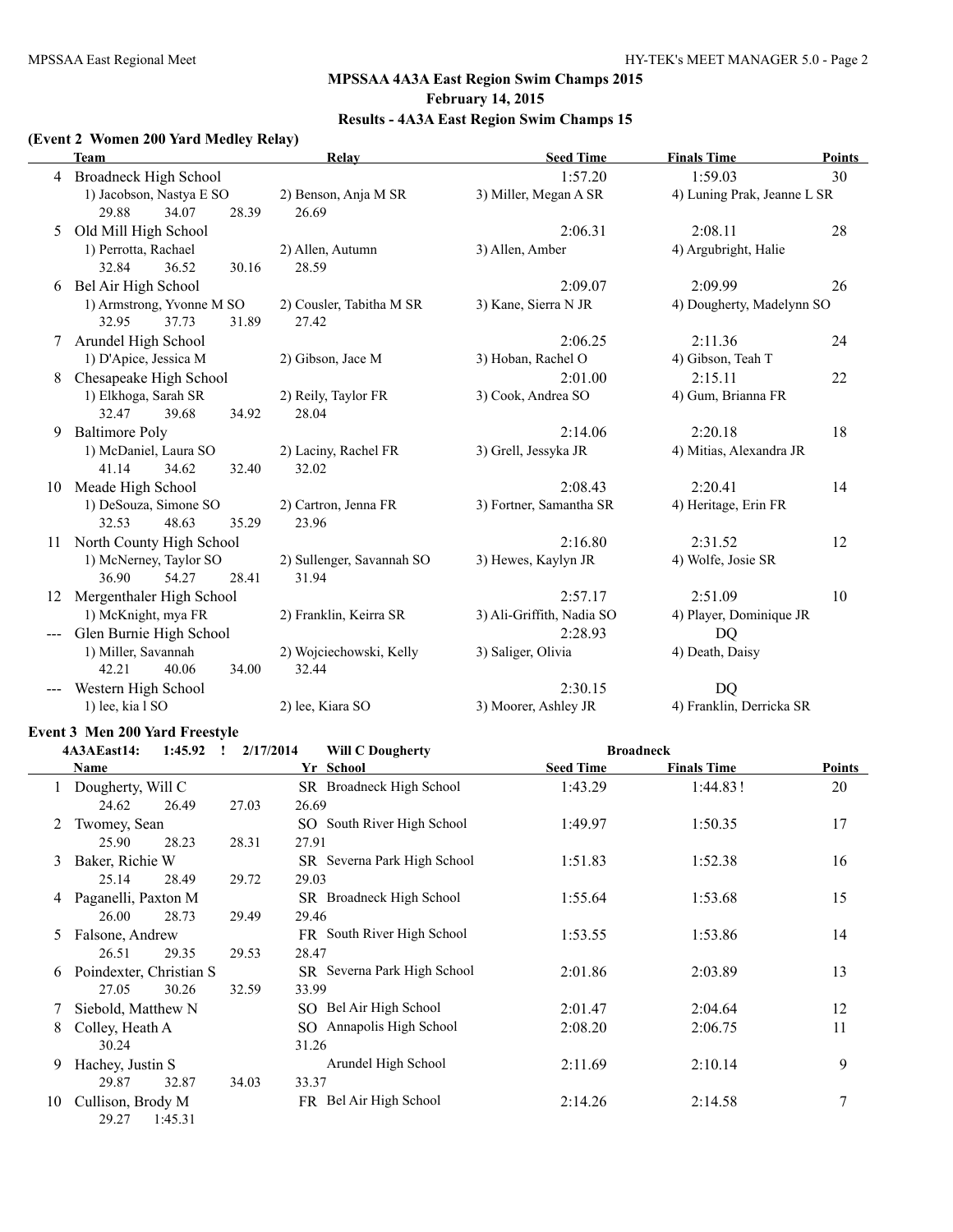#### **(Event 3 Men 200 Yard Freestyle)**

|    | Name              |         | Yr School                   | <b>Seed Time</b> | <b>Finals Time</b> | <b>Points</b>  |
|----|-------------------|---------|-----------------------------|------------------|--------------------|----------------|
| 11 | Tolley, Logan     |         | Old Mill High School        | 2:17.65          | 2:15.21            | 6              |
|    | 29.67<br>34.74    | 36.39   | 34.41                       |                  |                    |                |
| 12 | Applegate, Max D  |         | FR Annapolis High School    | 2:13.32          | 2:16.27            | 5              |
|    | 30.53<br>34.13    | 36.53   | 35.08                       |                  |                    |                |
| 13 | Weir, Isaiah      |         | SR Baltimore Poly           | 2:23.14          | 2:21.85            | 4              |
| 14 | Hagemann, Matthew |         | Arundel High School         | 2:27.08          | 2:31.48            | $\overline{3}$ |
|    | 32.67<br>38.00    | 41.28   | 39.53                       |                  |                    |                |
| 15 | Death, DJ         |         | Glen Burnie High School     | 2:40.27          | 2:35.15            | $\overline{c}$ |
|    | 32.99<br>38.15    | 1:24.01 |                             |                  |                    |                |
| 16 | Hansen, Caleb     |         | SR Meade High School        | 2:31.91          | 2:38.34            | 1              |
|    | 32.74<br>2:05.60  |         |                             |                  |                    |                |
| 17 | Rollins, Jakob    |         | SR Chesapeake High School   | 2:43.31          | 2:45.83            |                |
|    | 36.49<br>41.69    | 44.30   | 43.35                       |                  |                    |                |
| 18 | Girlie, Dimitri   |         | FR Meade High School        | 2:50.75          | 2:51.48            |                |
|    | 37.08<br>43.78    | 1:30.62 |                             |                  |                    |                |
| 19 | Nicholson, Austin |         | SO North County High School | 2:33.65          | 2:53.36            |                |
|    | 37.42<br>43.74    | 1:32.20 |                             |                  |                    |                |
| 20 | Potter, Ryan      |         | SO Chesapeake High School   | 2:52.68          | 2:54.15            |                |
| 21 | Eric, William     |         | JR Mergenthaler High School | 2:46.00          | 2:54.91            |                |
|    |                   | 1:37.64 |                             |                  |                    |                |
| 22 | Washington, Rico  |         | JR Mergenthaler High School | 3:10.38          | 3:00.86            |                |
|    | 33.76<br>43.85    | 49.77   | 53.48                       |                  |                    |                |
| 23 | Povell, William   |         | JR Baltimore Poly           | 2:57.00          | 3:04.67            |                |
|    | 35.57<br>46.25    | 1:42.85 |                             |                  |                    |                |
|    | Mason, John       |         | Old Mill High School        | 2:06.84          | <b>DFS</b>         |                |
|    |                   |         |                             |                  |                    |                |

#### **Event 4 Women 200 Yard Freestyle**

**4A3AEast14: 1:58.06 ! 2/17/2014 Erin P Dougherty Broadneck**

|    | Name                | Yr School |                             | <b>Seed Time</b> | <b>Finals Time</b> | <b>Points</b> |
|----|---------------------|-----------|-----------------------------|------------------|--------------------|---------------|
|    | Dougherty, Erin P   |           | SR Broadneck High School    | 1:58.23          | 1:58.29            | 20            |
|    | 27.13<br>29.51      | 30.85     | 30.80                       |                  |                    |               |
| 2  | Goodman, Abigail S  |           | JR Annapolis High School    | 2:02.28          | 2:02.24            | 17            |
|    | 29.22<br>31.31      | 31.40     | 30.31                       |                  |                    |               |
| 3  | Carella, Emily      |           | SO South River High School  | 2:02.54          | 2:03.06            | 16            |
|    | 28.82<br>31.15      | 31.70     | 31.39                       |                  |                    |               |
|    | Bentley, Lizzy R    |           | SR Broadneck High School    | 2:04.42          | 2:07.66            | 15            |
|    | 29.15<br>32.06      | 33.15     | 33.30                       |                  |                    |               |
| 5. | Gray, Haley E       |           | SO Severna Park High School | 2:07.08          | 2:08.54            | 14            |
|    | 29.64<br>32.23      | 33.59     | 33.08                       |                  |                    |               |
| 6  | Entner, Rebecca F   |           | FR Bel Air High School      | 2:08.18          | 2:10.06            | 13            |
|    | Myers, Annie M      |           | JR Severna Park High School | 2:11.73          | 2:14.23            | 12            |
|    | 31.15<br>33.71      | 34.75     | 34.62                       |                  |                    |               |
| 8  | Usher, Sydney       |           | SO South River High School  | 2:10.51          | 2:15.81            | 11            |
|    | 30.29<br>35.14      | 35.67     | 34.71                       |                  |                    |               |
| 9  | Gibson, Teah T      |           | Arundel High School         | 2:15.68          | 2:16.84            | 9             |
|    | 32.25<br>35.58      | 35.42     | 33.59                       |                  |                    |               |
| 10 | Ralph, Bridget M    |           | JR Annapolis High School    | 2:18.12          | 2:17.57            | 7             |
|    | 31.15<br>35.31      | 36.08     | 35.03                       |                  |                    |               |
| 11 | Kolosey, Victoria Z |           | SO Bel Air High School      | 2:19.11          | 2:19.04            | 6             |
|    | 31.36<br>34.55      | 36.34     | 36.79                       |                  |                    |               |
| 12 | VanGorden, Madeline |           | Arundel High School         | 2:31.89          | 2:27.83            | 5             |
|    | 32.81<br>37.94      | 39.39     | 37.69                       |                  |                    |               |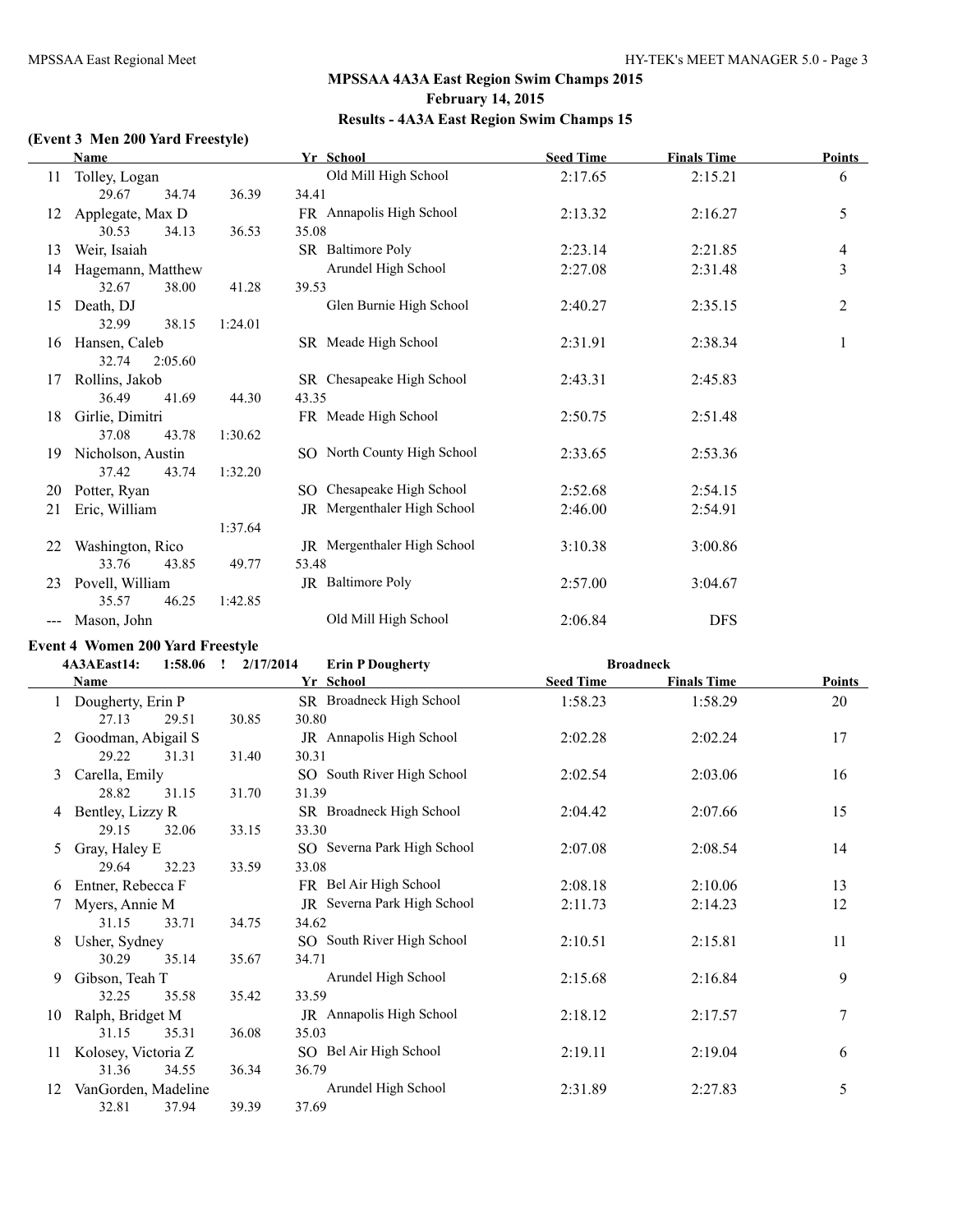#### **(Event 4 Women 200 Yard Freestyle)**

|    | Name                |       | Yr School |                               | <b>Seed Time</b> | <b>Finals Time</b> | Points         |  |
|----|---------------------|-------|-----------|-------------------------------|------------------|--------------------|----------------|--|
| 13 | Argubright, Halie   |       |           | Old Mill High School          | 2:25.64          | 2:28.43            | 4              |  |
|    | 34.02               | 37.81 | 39.60     | 37.00                         |                  |                    |                |  |
| 14 | Moorer, Ashley      |       |           | <b>JR</b> Western High School | 2:40.24          | 2:37.39            | 3              |  |
|    | 32.77               | 38.89 | 42.23     | 43.50                         |                  |                    |                |  |
| 15 | Johnson, Brittany   |       |           | SO Meade High School          | 2:36.68          | 2:40.16            | $\overline{2}$ |  |
| 16 | Anello, Carly       |       |           | SO Chesapeake High School     | 2:51.82          | 2:48.93            |                |  |
|    | 37.27               | 41.47 | 45.17     | 45.02                         |                  |                    |                |  |
| 17 | Grell, Jessyka      |       |           | JR Baltimore Poly             | 2:39.30          | 2:51.05            |                |  |
|    | 36.70               | 43.22 | 47.45     | 43.68                         |                  |                    |                |  |
| 18 | Miller, Savannah    |       |           | Glen Burnie High School       | 2:53.84          | 2:53.41            |                |  |
|    | 38.27               | 43.60 | 45.94     | 45.60                         |                  |                    |                |  |
| 19 | Hutson, Riley       |       |           | JR Chesapeake High School     | 2:55.04          | 3:03.88            |                |  |
|    | 38.55               | 45.15 | 50.53     | 49.65                         |                  |                    |                |  |
| 20 | Wolfe, Josie        |       |           | SR North County High School   | 2:48.44          | 3:05.54            |                |  |
|    | 40.68               | 44.57 | 51.66     | 48.63                         |                  |                    |                |  |
| 21 | Sullenger, Savannah |       |           | SO North County High School   | 3:08.52          | 3:07.98            |                |  |
| 22 | Joyce, Kendal       |       |           | SO Meade High School          | 3:13.01          | 3:09.48            |                |  |
|    | 37.97               | 46.41 | 51.96     | 53.14                         |                  |                    |                |  |
|    | Williams, Victoria  |       |           | Old Mill High School          | 2:47.23          | <b>DFS</b>         |                |  |
|    |                     |       |           |                               |                  |                    |                |  |

#### **Event 5 Men 200 Yard IM**

L

|    | 1:57.22<br>4A3AEast14: | 2/16/2013<br>$\mathbf{r}$ | <b>Michael Seaberg</b>      | <b>SRI</b>       |                    |        |
|----|------------------------|---------------------------|-----------------------------|------------------|--------------------|--------|
|    | Name                   |                           | Yr School                   | <b>Seed Time</b> | <b>Finals Time</b> | Points |
| 1  | Weiner, Ian D          |                           | SO Severna Park High School | 2:04.82          | 2:03.85            | 20     |
|    | 27.07<br>31.71         | 36.90                     | 28.17                       |                  |                    |        |
| 2  | Tosoni, Josh R         |                           | JR Broadneck High School    | 2:02.20          | 2:03.91            | 17     |
|    | 27.38<br>33.52         | 35.21                     | 27.80                       |                  |                    |        |
| 3  | McClure, Devin         |                           | FR South River High School  | 2:06.08          | 2:06.65            | 16     |
|    | 28.84<br>32.01         | 37.35                     | 28.45                       |                  |                    |        |
|    | Praley, Matthew X      |                           | SR Severna Park High School | 2:11.83          | 2:08.59            | 15     |
|    | 26.90<br>31.27         | 39.18                     | 31.24                       |                  |                    |        |
| 5  | Gilbert, Grayson       |                           | FR South River High School  | 2:08.69          | 2:10.57            | 14     |
|    | 28.14<br>33.32         | 37.82                     | 31.29                       |                  |                    |        |
| 6  | Akhavan, Ryan V        |                           | JR Broadneck High School    | 2:11.97          | 2:15.66            | 13     |
|    | Parker, Daniel         |                           | Old Mill High School        | 2:17.89          | 2:18.75            | 12     |
|    | 27.79<br>33.72         | 43.50                     | 33.74                       |                  |                    |        |
| 8  | Smith, Liam M          |                           | JR Annapolis High School    | 2:19.02          | 2:20.25            | 11     |
|    | 28.36<br>33.79         | 43.52                     | 34.58                       |                  |                    |        |
| 9. | Arter, Zachary         |                           | Arundel High School         | 2:25.53          | 2:22.38            | 9      |
|    | 29.12<br>35.52         | 44.38                     | 33.36                       |                  |                    |        |
| 10 | Andersen, Steven       |                           | Old Mill High School        | 2:23.64          | 2:24.74            | 7      |
|    | 29.31<br>37.45         | 44.35                     | 33.63                       |                  |                    |        |
| 11 | Duffy, Brandon         |                           | SR Chesapeake High School   | 2:27.43          | 2:27.97            | 6      |
|    | 29.48<br>37.86         | 45.76                     | 34.87                       |                  |                    |        |
| 12 | Mead, Aidan J          |                           | FR Annapolis High School    | 2:33.06          | 2:32.61            | 5      |
|    | 35.20<br>38.64         | 45.03                     | 33.74                       |                  |                    |        |
| 13 | Baxter, Sawyer         |                           | Arundel High School         | 2:31.98          | 2:37.01            | 4      |
|    | 29.35                  |                           | 39.61                       |                  |                    |        |
| 14 | Covington, Henry       |                           | FR North County High School | 2:54.69          | 2:54.84            | 3      |
|    |                        | 1:32.70                   |                             |                  |                    |        |
| 15 | Courtney, Noah A       |                           | SR Bel Air High School      | 2:47.98          | 3:04.88            | 2      |
|    | 35.80<br>50.30         | 58.49                     | 40.29                       |                  |                    |        |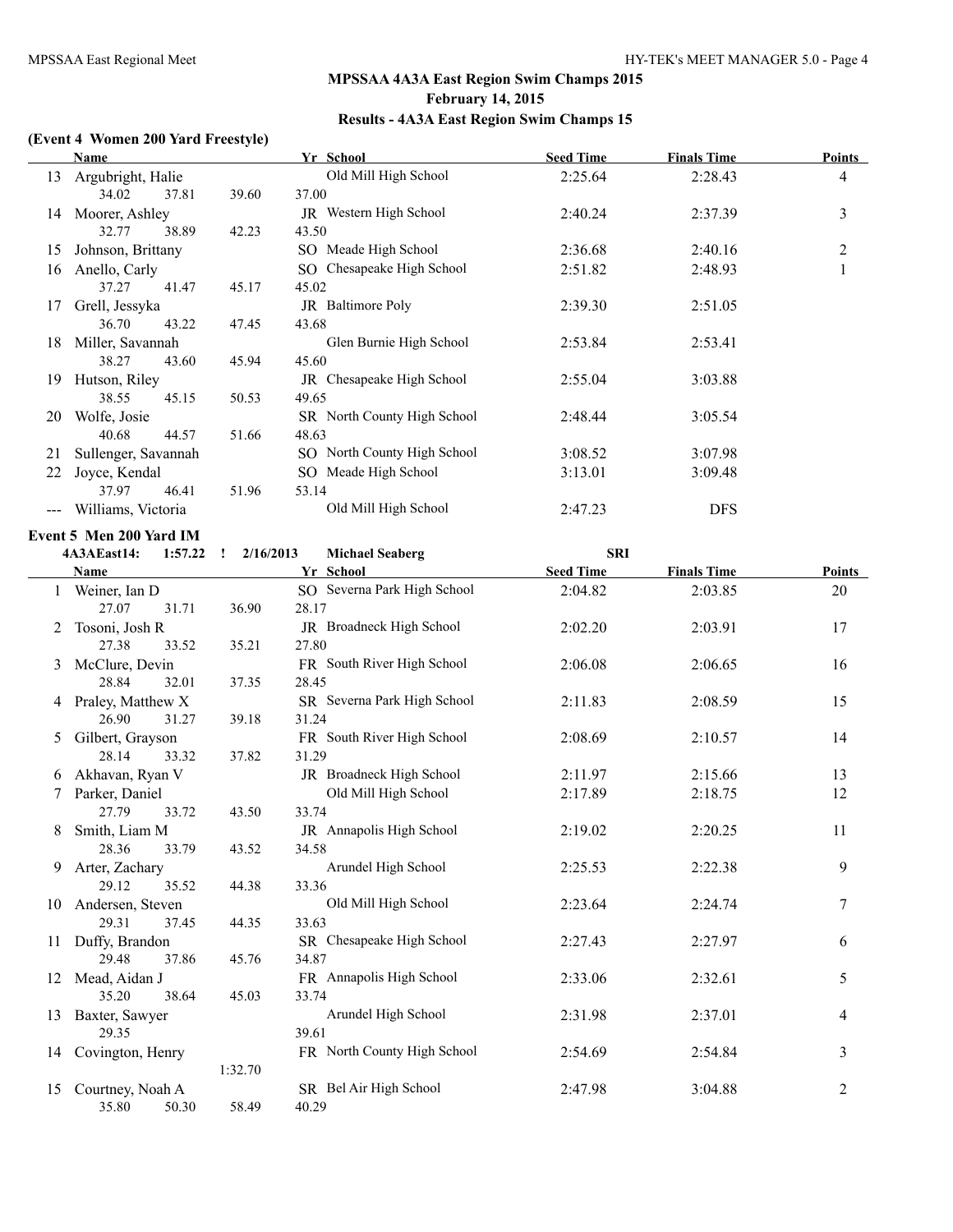#### **(Event 5 Men 200 Yard IM)**

|    | <b>Name</b>          | Yr School<br><b>Seed Time</b> |                             |         | <b>Finals Time</b> | <b>Points</b> |
|----|----------------------|-------------------------------|-----------------------------|---------|--------------------|---------------|
| 16 | Sunday, Andrew J     |                               | FR Bel Air High School      | 3:02.24 | 3:07.79            |               |
|    | 40.73<br>50.18       | 53.48                         | 43.40                       |         |                    |               |
| 17 | Moorer, Wilson       |                               | SO Baltimore Poly           | 3:40.99 | 3:18.52            |               |
|    | 50.27<br>42.78       | 59.31                         | 46.16                       |         |                    |               |
| 18 | Hobbs, Antonio       |                               | SR Mergenthaler High School | 3:57.03 | 3:35.91            |               |
|    | 57.72<br>40.79       | 1:07.30                       | 50.10                       |         |                    |               |
|    | --- Gee, Gregory     |                               | <b>JR</b> Baltimore Poly    | 2:35.02 | NS                 |               |
|    | --- Beverly, Patrick |                               | SR Mergenthaler High School | 2:43.61 | NS                 |               |

# **Event 6 Women 200 Yard IM**

|    | 4A3AEast14:<br>$2:10.33$ ! | 2/17/2014 | <b>Katie M Parker</b>       | <b>Falcons</b>   |                    |               |
|----|----------------------------|-----------|-----------------------------|------------------|--------------------|---------------|
|    | <b>Name</b>                |           | Yr School                   | <b>Seed Time</b> | <b>Finals Time</b> | <b>Points</b> |
|    | 1 Gilbert, Lexie E         |           | JR Annapolis High School    | 2:12.80          | 2:14.79            | 20            |
|    | 29.16<br>33.68             | 39.09     | 32.86                       |                  |                    |               |
|    | 2 Hoban, Rachel O          |           | Arundel High School         | 2:16.54          | 2:17.21            | 17            |
|    | 29.91<br>36.11             | 40.18     | 31.01                       |                  |                    |               |
|    | 3 Kirchoff, Kristina A     |           | SO Severna Park High School | 2:19.94          | 2:22.10            | 16            |
|    | 30.89<br>37.60             | 40.40     | 33.21                       |                  |                    |               |
|    | 4 Belloff, Lauren J        |           | SR Severna Park High School | 2:31.53          | 2:23.12            | 15            |
|    | 29.75<br>36.42             | 44.04     | 32.91                       |                  |                    |               |
|    | 5 Madden, Johnnie H        |           | SO Broadneck High School    | 2:23.31          | 2:26.82            | 14            |
|    | 32.73<br>38.03             | 42.56     | 33.50                       |                  |                    |               |
|    | 6 Laciny, Rachel           |           | FR Baltimore Poly           | 2:21.61          | 2:27.11            | 13            |
|    | 30.93<br>36.67             | 44.12     | 35.39                       |                  |                    |               |
| 7  | Corbus, Hannah             |           | FR South River High School  | 2:27.86          | 2:29.09            | 12            |
| 8  | Burkhardt, Grace           |           | FR South River High School  | 2:23.90          | 2:30.04            | 11            |
|    | 31.92<br>1:58.12           |           |                             |                  |                    |               |
|    | 9 Foley, Jacqueline E      |           | SR Annapolis High School    | 2:32.39          | 2:31.34            | 9             |
|    | 24.57<br>38.93             | 45.69     | 42.15                       |                  |                    |               |
|    | 10 Bauman, Amalie L        |           | SR Broadneck High School    | 2:34.68          | 2:33.55            | 7             |
|    | 24.94<br>37.57             | 46.84     | 44.20                       |                  |                    |               |
|    | 11 Allen, Autumn           |           | Old Mill High School        | 2:35.00          | 2:34.76            | 6             |
|    | 25.47<br>40.93             | 44.60     | 43.76                       |                  |                    |               |
|    | 12 Gibson, Teah T          |           | Arundel High School         | 2:38.70          | 2:42.76            | 5             |
|    | 31.33<br>43.93             | 45.96     | 41.54                       |                  |                    |               |
|    | 13 Elkhoga, Sarah          |           | SR Chesapeake High School   | 2:40.96          | 2:44.11            | 4             |
| 14 | McPhee, Olivia R           |           | FR Bel Air High School      | 2:46.88          | 2:46.67            | 3             |
|    | 26.65<br>40.29             | 52.28     | 47.45                       |                  |                    |               |
| 15 | Saliger, Olivia            |           | Glen Burnie High School     | 2:47.50          | 2:53.05            | 2             |
|    | 27.64<br>45.76             | 50.97     | 48.68                       |                  |                    |               |
|    | 16 Pearsall, Cayman        |           | Old Mill High School        | 3:06.62          | 3:04.47            | 1             |
|    | 35.57<br>2:28.90           |           |                             |                  |                    |               |
| 17 | White, Stephanie           |           | FR Baltimore Poly           | 3:08.17          | 3:09.47            |               |
|    | 40.77<br>49.01             | 57.53     | 42.16                       |                  |                    |               |
| 18 | Schneck, Jessica           |           | FR North County High School | 2:40.27          | 3:11.84            |               |
|    | 32.53<br>47.23             | 58.87     | 53.21                       |                  |                    |               |
| 19 | Cartron, Jenna             |           | FR Meade High School        | 3:11.04          | 3:13.35            |               |
| 20 | Reily, Taylor              |           | FR Chesapeake High School   | 3:04.63          | 3:13.42            |               |
|    | 43.35<br>51.12             | 52.26     | 46.69                       |                  |                    |               |
|    | Manno, Emma R              |           | FR Bel Air High School      | 2:49.40          | <b>DQ</b>          |               |
|    | 42.23<br>36.33             | 50.64     | 36.40                       |                  |                    |               |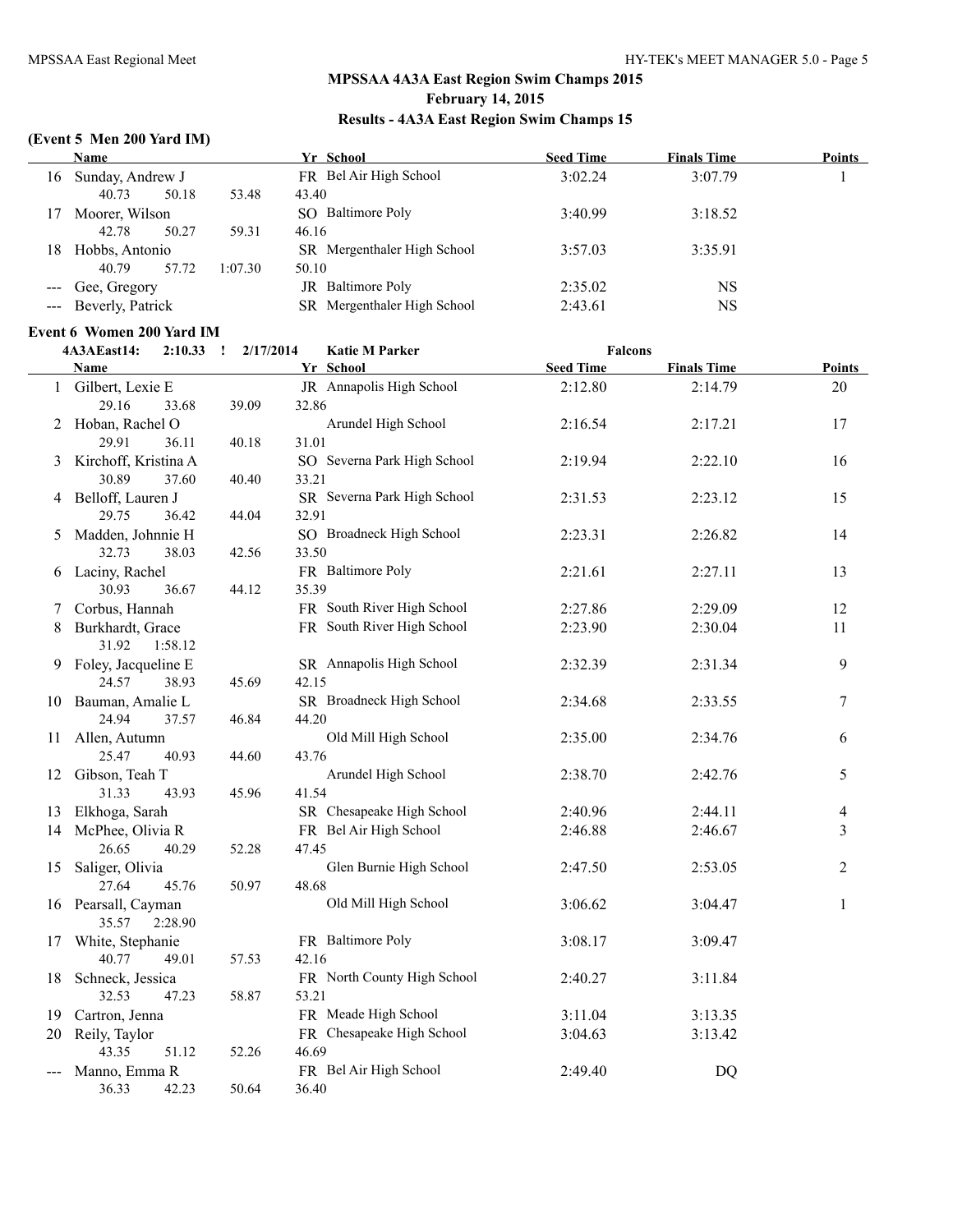#### **Event 7 Men 50 Yard Freestyle**

|    | 4A3AEast14:<br>21.57<br>1 | 2/16/2013 | <b>Matthan Martir</b>       | <b>OLM</b>       |                    |                  |
|----|---------------------------|-----------|-----------------------------|------------------|--------------------|------------------|
|    | <b>Name</b>               |           | Yr School                   | <b>Seed Time</b> | <b>Finals Time</b> | Points           |
|    | Dennis, Cameron E         |           | SR Annapolis High School    | 22.87            | 23.11              | 20               |
| 2  | Gillen, Ben               |           | Old Mill High School        | 23.39            | 23.25              | 17               |
| 3  | Anderson, Matthew         |           | SR South River High School  | 23.21            | 23.41              | 16               |
| 4  | Maier, Jacob J            | SR.       | Severna Park High School    | 23.18            | 23.59              | 15               |
| 5  | Flanagan, John            | JR        | South River High School     | 23.58            | 23.71              | 14               |
| 6  | Rollins, Severn           |           | Arundel High School         | 23.97            | 24.11              | 13               |
|    | Troy, Caelan T            |           | SO Severna Park High School | 23.86            | 24.30              | 12               |
| 8  | Kane, Xavier Z            | FR        | Bel Air High School         | 24.07            | 24.31              | 11               |
| 9  | Davis, Marriott M         | JR        | Broadneck High School       | 23.81            | 24.36              | 9                |
| 10 | Nessler, Patrick          | SR.       | Meade High School           | 27.38            | 24.63              | $\boldsymbol{7}$ |
| 11 | Garlow, Benjamin          | JR        | <b>Baltimore Poly</b>       | 24.82            | 24.74              | 6                |
| 12 | Mone, Chance              |           | Old Mill High School        | 24.63            | 24.83              | 5                |
| 13 | Hagemann, Bradley         |           | Arundel High School         | 24.78            | 25.05              | $\overline{4}$   |
| 14 | Bristow, Blair            | SR.       | Broadneck High School       | 25.34            | 25.13              | $\mathfrak{Z}$   |
| 15 | Bauer, David J            | SR.       | Annapolis High School       | 25.28            | 25.89              | $\overline{c}$   |
| 16 | Hricz, Nick W             | <b>SR</b> | Bel Air High School         | 26.44            | 26.05              |                  |
| 17 | Vice, Quantay             | SR.       | Mergenthaler High School    | 27.58            | 27.55              |                  |
| 18 | Gastafson, Andrew         |           | Glen Burnie High School     | 27.81            | 27.80              |                  |
| 19 | Dubose, Khari             | SO.       | Mergenthaler High School    | 28.00            | 28.12              |                  |
| 20 | DaFoe, Hunter             | <b>SR</b> | Meade High School           | 27.72            | 29.38              |                  |
| 21 | Cooper, Logan             |           | FR Chesapeake High School   | 31.93            | 30.48              |                  |
| 22 | Miller, Mitch             |           | Glen Burnie High School     | 30.76            | 31.83              |                  |
| 23 | Ojuri, Richard            |           | FR North County High School | 32.25            | 32.01              |                  |
| 24 | Chavez, Rafael Leo'n      | SO.       | <b>Baltimore Poly</b>       | 36.26            | 36.87              |                  |
| 25 | Sanabia, Rafael           |           | FR North County High School | 39.28            | 40.19              |                  |

#### **Event 8 Women 50 Yard Freestyle**

|    | 4A3AEast14:<br>25.46<br>$\mathbf{r}$ | 2/17/2014 | <b>Megan K Dickey</b>       | <b>Broadneck</b> |                    |               |
|----|--------------------------------------|-----------|-----------------------------|------------------|--------------------|---------------|
|    | Name                                 |           | Yr School                   | <b>Seed Time</b> | <b>Finals Time</b> | <b>Points</b> |
|    | Dickey, Megan K                      |           | SO Broadneck High School    | 25.00            | 25.24!             | 20            |
|    | Hall, Zoe T                          |           | FR Annapolis High School    | 25.62            | 25.53              | 17            |
| 3  | Mulvaney, Sarah                      | FR        | South River High School     | 26.40            | 26.45              | 16            |
| 4  | Wang, Carly P                        |           | FR Annapolis High School    | 26.41            | 26.82              | 15            |
| 5  | Bachkosky, Robin C                   | JR        | Severna Park High School    | 26.24            | 26.92              | 14            |
| 6  | Brennan, McKenna C                   |           | SR Severna Park High School | 26.97            | 26.95              | 13            |
|    | Luning Prak, Jeanne L                | SR        | Broadneck High School       | 26.57            | 26.96              | 12            |
| 8  | Harris, Ellie                        | SO        | Bel Air High School         | 27.66            | 27.41              | 11            |
| 9  | Sampson, Holly                       | JR        | South River High School     | 26.57            | 27.44              | 9             |
| 10 | Dougherty, Madelynn                  | SO.       | Bel Air High School         | 27.59            | 27.55              | 7             |
| 11 | Franklin, Derricka                   | SR.       | Western High School         | 28.27            | 27.78              | 6             |
| 12 | Myers, Sonnet                        |           | Old Mill High School        | 27.27            | 28.22              | 5             |
| 13 | Heritage, Erin                       | FR        | Meade High School           | 27.42            | 28.39              | 4             |
| 14 | Mitias, Alexandra                    | JR        | <b>Baltimore Poly</b>       | 28.25            | 28.87              | 3             |
| 15 | Schaeppi, McKenna                    |           | Arundel High School         | 28.89            | 28.91              | 2             |
| 16 | DeSouza, Simone                      | SO.       | Meade High School           | 28.32            | 29.20              |               |
| 17 | Wojciechowski, Kelly                 |           | Glen Burnie High School     | 29.26            | 29.84              |               |
| 18 | Elkhoga, Jasmine                     | FR        | Chesapeake High School      | 30.28            | 30.74              |               |
| 19 | Oriolo, Morgan                       |           | Arundel High School         | 31.16            | 30.76              |               |
| 20 | Nazarenus, Alissa                    |           | SR Chesapeake High School   | 30.31            | 30.92              |               |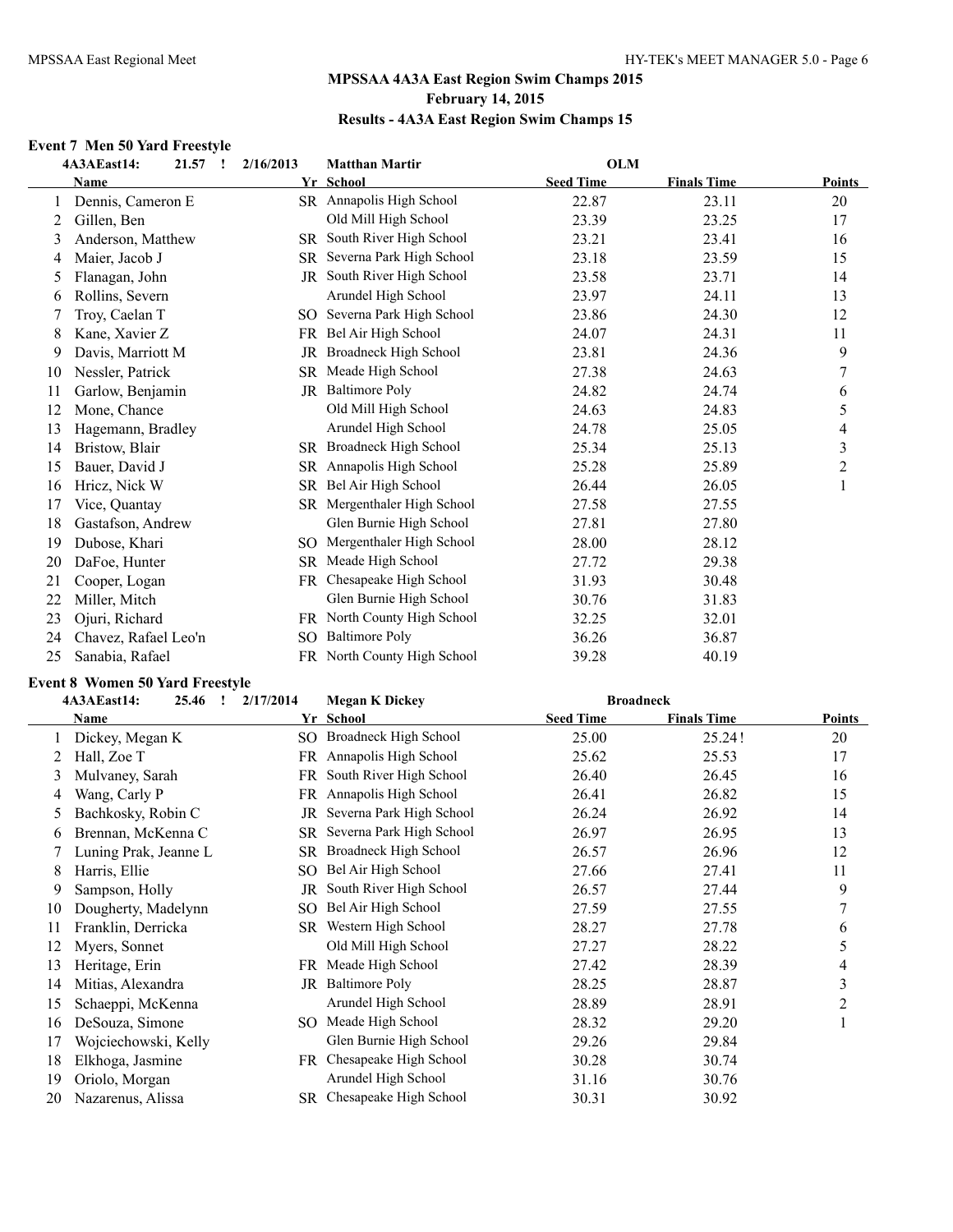#### **(Event 8 Women 50 Yard Freestyle)**

|    | Name                   | Yr School                   | <b>Seed Time</b> | <b>Finals Time</b> | <b>Points</b> |
|----|------------------------|-----------------------------|------------------|--------------------|---------------|
| 21 | McKnight, mya          | FR Mergenthaler High School | 33.10            | 31.36              |               |
| 22 | Shives, Isabelle       | Old Mill High School        | 31.74            | 31.99              |               |
|    | 23 Death, Daisy        | Glen Burnie High School     | 32.05            | 32.22              |               |
|    | 24 Wilson, Deja        | FR Western High School      | 35.25            | 33.00              |               |
|    | 25 Perdue, Rebecca     | JR North County High School | 34.04            | 34.70              |               |
|    | 26 Leichling, Alyssa   | SO North County High School | 34.45            | 35.93              |               |
|    | --- lee, Kiara         | SO Western High School      | 29.44            | <b>DFS</b>         |               |
|    | --- Thompson, Mercedes | FR Baltimore Poly           | 38.37            | <b>DFS</b>         |               |

#### **Event 11 Men 100 Yard Butterfly**

|                                         | 4A3AEast14:                              | 53.02<br>$\mathbf{I}$ | 2/16/2013 | <b>Matthan Martir</b>       | <b>OLM</b>       |                    |                |
|-----------------------------------------|------------------------------------------|-----------------------|-----------|-----------------------------|------------------|--------------------|----------------|
|                                         | Name                                     |                       |           | Yr School                   | <b>Seed Time</b> | <b>Finals Time</b> | <b>Points</b>  |
|                                         | 1 Rice, Robert G<br>26.35                | 28.85                 |           | SR Annapolis High School    | 55.31            | 55.20              | 20             |
| 2                                       | Smith, Adam M<br>26.85                   | 30.47                 |           | SR Broadneck High School    | 57.31            | 57.32              | 17             |
| 3                                       | Falsone, Andrew<br>27.89                 | 30.60                 |           | FR South River High School  | 58.52            | 58.49              | 16             |
| 4                                       | Morris, Evan<br>27.25                    | 31.26                 |           | SR South River High School  | 58.73            | 58.51              | 15             |
| 5                                       | Troy, Caelan T                           |                       |           | SO Severna Park High School | 59.44            | 59.52              | 14             |
| 6                                       | Hood, Jack D<br>27.14                    | 32.72                 |           | SO Severna Park High School | 58.97            | 59.86              | 13             |
|                                         | 7 Parker, Daniel<br>27.90                | 32.36                 |           | Old Mill High School        | 1:00.08          | 1:00.26            | 12             |
| 8                                       | Sames, Ben D<br>28.22                    | 33.26                 |           | SO Broadneck High School    | 1:01.45          | 1:01.48            | 11             |
| 9                                       | Baxter, Sawyer<br>29.39                  | 37.42                 |           | Arundel High School         | 1:06.13          | 1:06.81            | 9              |
|                                         | 10 Gagnon, Drew A<br>30.34               | 37.09                 |           | FR Bel Air High School      | 1:08.06          | 1:07.43            | 7              |
| 11                                      | Bugenhagen, Jake C<br>30.83              | 37.82                 |           | FR Annapolis High School    | 1:08.44          | 1:08.65            | 6              |
|                                         | 12 Wellner, Adam<br>31.05                | 39.71                 |           | Arundel High School         | 1:07.42          | 1:10.76            | 5              |
| 13                                      | Duong, Peter                             |                       |           | JR North County High School | 1:12.72          | 1:11.92            | 4              |
|                                         | 14 Courtney, Noah A<br>35.24             | 43.04                 |           | SR Bel Air High School      | 1:14.42          | 1:18.28            | 3              |
| 15                                      | Lankatilleke, Mavishka<br>44.49          | 54.98                 |           | SO Baltimore Poly           | 1:40.00          | 1:39.47            | $\overline{2}$ |
|                                         | Girlie, Dimitri                          |                       |           | FR Meade High School        | 1:38.39          | <b>DQ</b>          |                |
|                                         | Brockington, Charles                     |                       |           | SR Mergenthaler High School | 1:40.23          | <b>DQ</b>          |                |
| $---$                                   | Ho, Nathan<br>38.29                      | 50.01                 |           | SO Chesapeake High School   | 1:24.09          | DQ                 |                |
|                                         | Mason, John                              |                       |           | Old Mill High School        | 1:02.22          | <b>DFS</b>         |                |
| $---$                                   | Daniels, Dante                           |                       |           | SR Mergenthaler High School | 1:45.00          | <b>NS</b>          |                |
|                                         | <b>Event 12 Women 100 Yard Butterfly</b> |                       |           |                             |                  |                    |                |
| $1:00.56$ !<br>4A3AEast14:<br>2/16/2013 |                                          |                       |           | Mairyn Branaman             | <b>LEO</b>       |                    |                |
|                                         | Name                                     |                       |           | Yr School                   | <b>Seed Time</b> | <b>Finals Time</b> | Points         |
|                                         | 1 Belloff, Lauren J<br>28.97             | 32.67                 |           | SR Severna Park High School | 1:01.14          | 1:01.64            | 20             |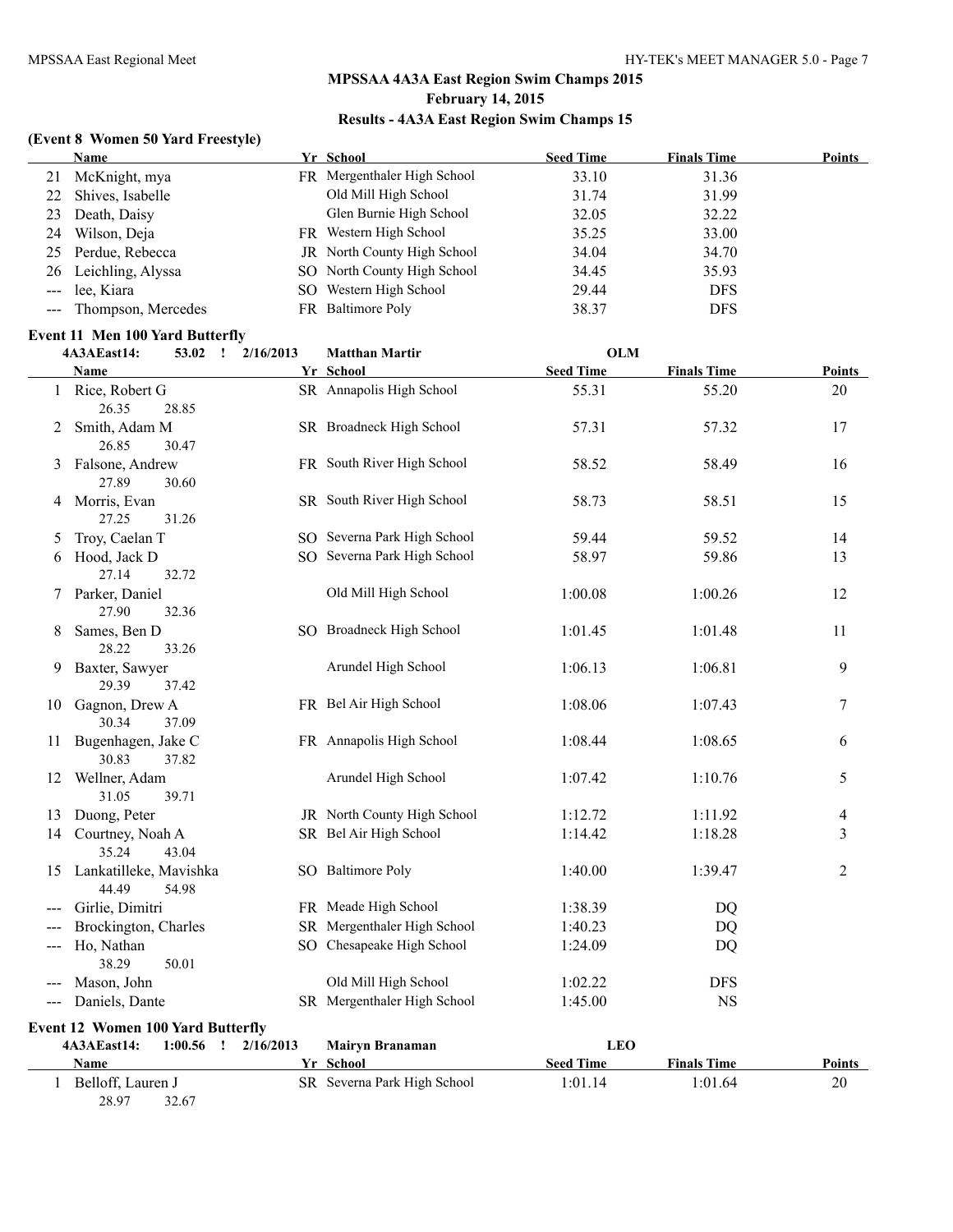#### **(Event 12 Women 100 Yard Butterfly)**

|    | Name                                     | Yr School                   | <b>Seed Time</b> | <b>Finals Time</b> | <b>Points</b>            |
|----|------------------------------------------|-----------------------------|------------------|--------------------|--------------------------|
| 2  | Carella, Emily<br>29.58<br>33.08         | SO South River High School  | 1:01.58          | 1:02.66            | 17                       |
| 3  | Harmon, Kate E<br>29.25<br>33.73         | SR Severna Park High School | 1:02.88          | 1:02.98            | 16                       |
| 4  | Hewes, Kaylyn<br>29.62<br>33.59          | JR North County High School | 1:01.82          | 1:03.21            | 15                       |
|    | Benson, Anja M<br>29.18<br>34.87         | SR Broadneck High School    | 1:02.01          | 1:04.05            | 14                       |
| 6  | Miller, Megan A                          | SR Broadneck High School    | 1:04.16          | 1:04.35            | 13                       |
| 7  | Laciny, Rachel<br>31.42<br>36.27         | FR Baltimore Poly           | 1:05.86          | 1:07.69            | 12                       |
| 8  | Allen, Amber<br>31.00<br>37.12           | Old Mill High School        | 1:05.47          | 1:08.12            | 11                       |
| 9  | Foley, Jacqueline E<br>31.95<br>36.46    | SR Annapolis High School    | 1:08.36          | 1:08.41            | 9                        |
| 10 | Applegate, Mia I                         | FR Annapolis High School    | 1:13.71          | 1:11.55            | $\tau$                   |
| 11 | Franklin, Derricka<br>31.42<br>40.26     | SR Western High School      | 1:04.27          | 1:11.68            | 6                        |
| 12 | Hudson, Lindsey R<br>33.09<br>40.88      | FR Bel Air High School      | 1:13.64          | 1:13.97            | 5                        |
| 13 | Clark, Nicole<br>33.63<br>41.33          | SR South River High School  | 1:07.04          | 1:14.96            | $\overline{\mathcal{A}}$ |
|    | 14 Armstrong, Yvonne M<br>35.07<br>40.79 | SO Bel Air High School      | 1:12.77          | 1:15.86            | $\mathfrak{Z}$           |
| 15 | MacMinn, Emily<br>34.39<br>42.93         | Arundel High School         | 1:16.22          | 1:17.32            | $\overline{2}$           |
| 16 | Cook, Andrea                             | SO Chesapeake High School   | 1:22.56          | 1:18.32            | 1                        |
| 17 | Pearsall, Cayman<br>36.82<br>42.24       | Old Mill High School        | 1:21.37          | 1:19.06            |                          |
| 18 | Beutler, Emily<br>35.39<br>44.67         | Arundel High School         | 1:23.61          | 1:20.06            |                          |
| 19 | Channels, Karsyn<br>40.76<br>48.26       | JR Chesapeake High School   | 1:29.89          | 1:29.02            |                          |
| 20 | Ali-Griffith, Nadia<br>41.90<br>54.15    | SO Mergenthaler High School | 1:31.35          | 1:36.05            |                          |
|    | 21 Louden, Mackenzie                     | FR Meade High School        | 1:36.05          | 1:42.14            |                          |

#### **Event 13 Men 100 Yard Freestyle**

|                | 4A3AEast14:                  | 47.97 | 2/17/2014 | <b>Noah Yanchulis</b>              | <b>Broadneck</b> |                    |               |
|----------------|------------------------------|-------|-----------|------------------------------------|------------------|--------------------|---------------|
|                | <b>Name</b>                  |       |           | Yr School                          | <b>Seed Time</b> | <b>Finals Time</b> | <b>Points</b> |
|                | Baker, Richie W<br>24.54     | 26.04 |           | SR Severna Park High School        | 50.30            | 50.58              | 20            |
|                | 2 Falsone, Ethan<br>24.41    | 26.73 | JR        | South River High School            | 51.01            | 51.14              | 17            |
| 3              | Flanagan, John<br>25.31      | 27.34 | JR        | South River High School            | 52.98            | 52.65              | 16            |
| 4              | Paganelli, Paxton M<br>25.26 | 27.56 |           | SR Broadneck High School           | 53.10            | 52.82              | 15            |
| 5 <sup>1</sup> | Gillen, Ben<br>25.76         | 27.13 |           | Old Mill High School               | 53.25            | 52.89              | 14            |
| 6              | McKeehan, Jack B             |       |           | <b>JR</b> Severna Park High School | 53.39            | 53.24              | 13            |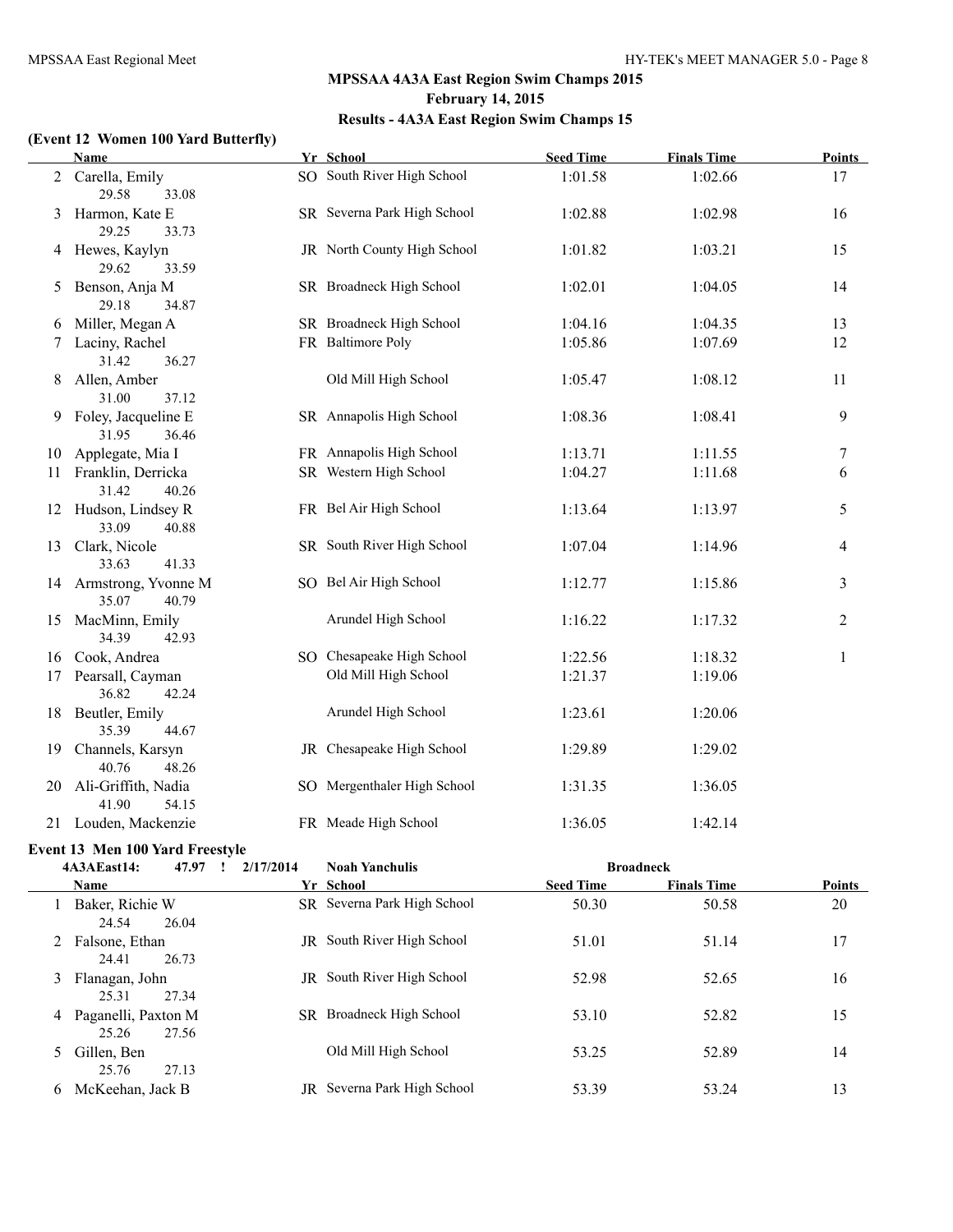# **(Event 13 Men 100 Yard Freestyle)**

|                 | <b>Name</b>                             | Yr School                   | <b>Seed Time</b> | <b>Finals Time</b> | <b>Points</b>  |
|-----------------|-----------------------------------------|-----------------------------|------------------|--------------------|----------------|
| $7\overline{ }$ | Collier, Trevor<br>26.58<br>27.99       | Old Mill High School        | 53.85            | 54.57              | 12             |
| 8               | Breidenbach, Collin D<br>27.01<br>28.39 | JR Annapolis High School    | 55.84            | 55.40              | 11             |
| 9               | McCue, Nolan<br>26.51<br>29.01          | SR Broadneck High School    | 55.11            | 55.52              | 9              |
|                 | 10 Fallace, Kyle M<br>26.10<br>29.97    | JR Bel Air High School      | 54.98            | 56.07              | 7              |
| 11              | Colley, Heath A<br>27.10<br>29.24       | SO Annapolis High School    | 56.20            | 56.34              | 6              |
|                 | 12 Hagemann, Bradley<br>27.10<br>29.54  | Arundel High School         | 55.60            | 56.64              | 5              |
|                 | 13 Rollins, Severn<br>27.44<br>30.36    | Arundel High School         | 56.22            | 57.80              | 4              |
|                 | 14 Fallace, Connor<br>26.78<br>31.99    | JR Bel Air High School      | 1:02.23          | 58.77              | 3              |
|                 | 15 Weir, Isaiah                         | SR Baltimore Poly           | 58.62            | 1:00.31            | $\overline{c}$ |
| 16              | Boulter, Luke<br>29.29<br>32.68         | JR Meade High School        | 1:08.64          | 1:01.97            | 1              |
| 17              | Gastafson, Andrew<br>29.73<br>32.37     | Glen Burnie High School     | 1:04.06          | 1:02.10            |                |
|                 | 18 White, Justin<br>30.40<br>33.76      | FR Chesapeake High School   | 1:02.61          | 1:04.16            |                |
| 19              | Eric, William                           | JR Mergenthaler High School | 1:11.28          | 1:09.49            |                |
| 20              | Hanson, Edward<br>33.63<br>36.90        | SR Meade High School        | 1:09.72          | 1:10.53            |                |
|                 | 21 Ho, Nathan<br>33.46<br>39.78         | SO Chesapeake High School   | 1:10.00          | 1:13.24            |                |
|                 | 22 Moore, Donte<br>33.23<br>40.02       | JR Mergenthaler High School | 1:12.90          | 1:13.25            |                |
| 23              | Andraka, Jack<br>32.98<br>41.50         | SR North County High School | 1:10.69          | 1:14.48            |                |
|                 | 24 Miller, Mitch<br>35.68<br>39.05      | Glen Burnie High School     | 1:16.73          | 1:14.73            |                |
| 25              | Ojuri, Richard                          | FR North County High School | 1:14.06          | 1:15.37            |                |
| 26              | Breitmeyer, Maxwell<br>35.97<br>39.72   | FR Baltimore Poly           | 1:18.63          | 1:15.69            |                |

## **Event 14 Women 100 Yard Freestyle**

|   | 4A3AEast14:                 | 55.50 | 2/17/2014 | <b>Nastva E Jacobson</b>           | <b>Broadneck</b> |                    |               |
|---|-----------------------------|-------|-----------|------------------------------------|------------------|--------------------|---------------|
|   | <b>Name</b>                 |       |           | Yr School                          | <b>Seed Time</b> | <b>Finals Time</b> | <b>Points</b> |
|   | Hoban, Rachel O<br>27.18    | 28.80 |           | Arundel High School                | 56.44            | 55.98              | 20            |
|   | 2 Hall, Zoe T<br>27.68      | 28.97 |           | FR Annapolis High School           | 56.05            | 56.65              | 17            |
| 3 | Wang, Carly P<br>27.38      | 29.60 | FR        | Annapolis High School              | 56.98            | 56.98              | 16            |
| 4 | Murphy, Kiera E<br>27.95    | 29.31 |           | <b>JR</b> Severna Park High School | 56.69            | 57.26              | 15            |
| 5 | Jacobson, Nastya E<br>28.06 | 29.86 | SO.       | Broadneck High School              | 56.24            | 57.92              | 14            |
| 6 | Mulvaney, Sarah             |       | FR.       | South River High School            | 56.98            | 58.02              | 13            |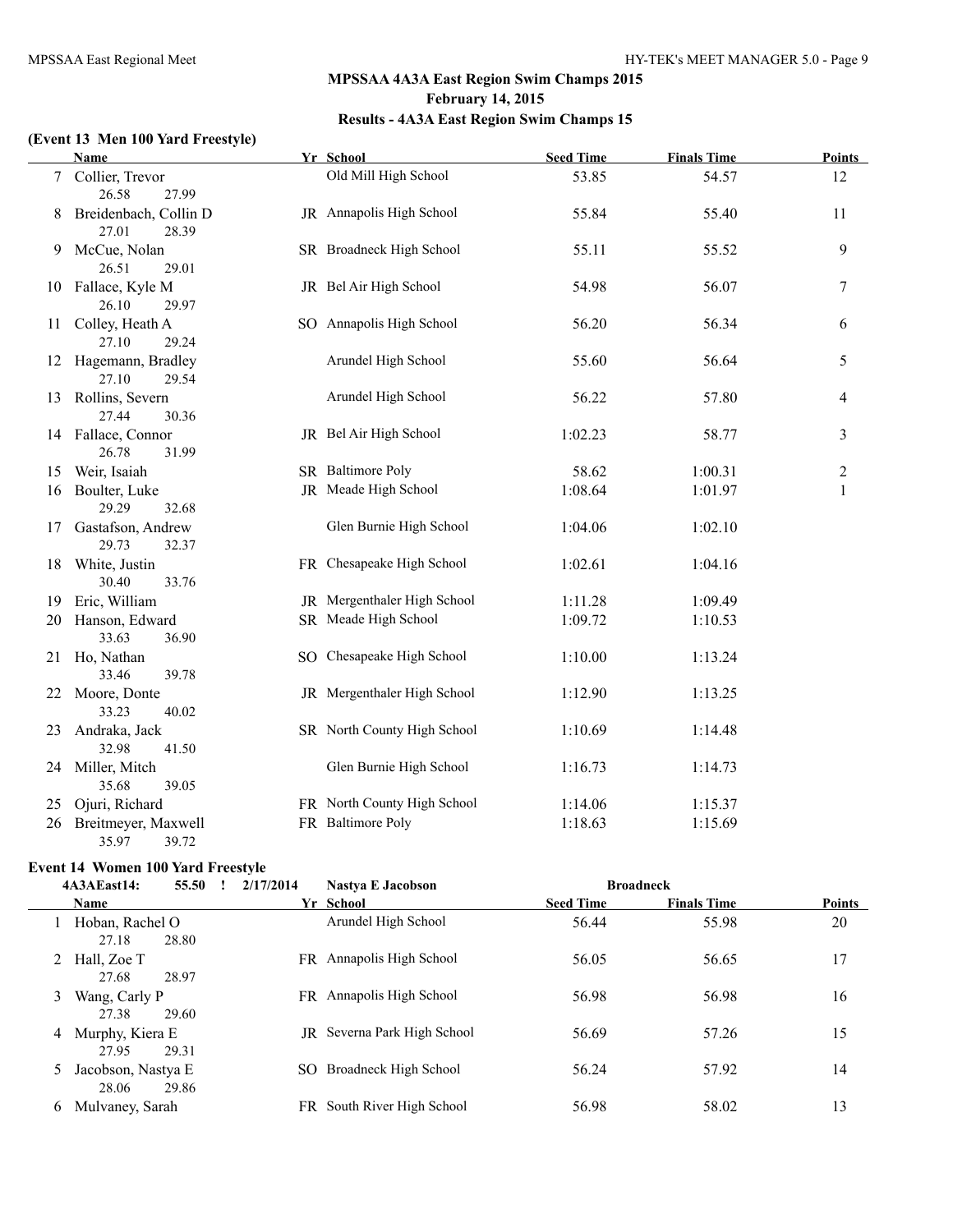#### **(Event 14 Women 100 Yard Freestyle)**

|                     | Name                                       | Yr School                   | <b>Seed Time</b> | <b>Finals Time</b> | <b>Points</b>  |
|---------------------|--------------------------------------------|-----------------------------|------------------|--------------------|----------------|
| 7                   | Bentley, Lizzy R<br>27.88<br>30.49         | SR Broadneck High School    | 57.29            | 58.37              | 12             |
| 8                   | Brennan, McKenna C<br>28.22<br>31.07       | SR Severna Park High School | 59.56            | 59.29              | 11             |
| 9                   | Sampson, Holly<br>29.15<br>31.10           | JR South River High School  | 59.17            | 1:00.25            | 9              |
| 10                  | Harris, Ellie<br>30.10<br>33.06            | SO Bel Air High School      | 1:00.88          | 1:03.16            | $\tau$         |
|                     | 11 Perrotta, Rachael<br>30.62<br>33.28     | Old Mill High School        | 1:04.53          | 1:03.90            | 6              |
| 12                  | Argubright, Halie<br>30.95<br>33.57        | Old Mill High School        | 1:03.81          | 1:04.52            | $\sqrt{5}$     |
| 13                  | Schaeppi, McKenna                          | Arundel High School         | 1:04.92          | 1:06.54            | 4              |
| 14                  | Mitias, Alexandra                          | JR Baltimore Poly           | 1:05.81          | 1:08.64            | $\mathfrak{Z}$ |
| 15                  | Gum, Brianna<br>31.93<br>37.57             | FR Chesapeake High School   | 1:09.20          | 1:09.50            | $\overline{2}$ |
|                     | 16 Lawrence, Stephenie A<br>34.96<br>38.63 | FR Bel Air High School      | 1:11.26          | 1:13.59            | 1              |
| 17                  | Williams, Mya<br>35.23<br>38.59            | SO Western High School      | 1:15.32          | 1:13.82            |                |
| 18                  | Duerr, Annemarie                           | SR Chesapeake High School   | 1:08.52          | 1:14.57            |                |
| 19                  | Berends, Victoria<br>34.38<br>40.28        | JR Baltimore Poly           | 1:25.80          | 1:14.66            |                |
| 20                  | Death, Daisy                               | Glen Burnie High School     | 1:16.01          | 1:14.84            |                |
| 21                  | Joyce, Kendal<br>36.80<br>43.37            | SO Meade High School        | 1:24.36          | 1:20.17            |                |
| 22                  | Leichling, Alyssa                          | SO North County High School | 1:20.26          | 1:20.78            |                |
| 23                  | Perdue, Rebecca<br>39.27<br>41.98          | JR North County High School | 1:19.92          | 1:21.25            |                |
|                     | Hiatt, Alexis                              | JR Meade High School        | 1:07.55          | <b>DFS</b>         |                |
|                     | Mooneyham, Casey                           | Glen Burnie High School     | 1:38.22          | <b>DFS</b>         |                |
|                     | lee, kia l                                 | SO Western High School      | 1:11.23          | <b>DFS</b>         |                |
| $\qquad \qquad - -$ | lee, Kiara                                 | SO Western High School      | 1:13.40          | <b>DFS</b>         |                |

#### **Event 15 Men 500 Yard Freestyle**

|    | 4A3AEast14:       | 4:42.21 | 2/17/2014<br>$\mathbf{I}$ |           | <b>Will C Dougherty</b>    |       |       |                  | <b>Broadneck</b>   |               |
|----|-------------------|---------|---------------------------|-----------|----------------------------|-------|-------|------------------|--------------------|---------------|
|    | <b>Name</b>       |         |                           | Yr School |                            |       |       | <b>Seed Time</b> | <b>Finals Time</b> | <b>Points</b> |
|    | Dougherty, Will C |         |                           |           | SR Broadneck High School   |       |       | 4:42.97          | 4:47.40            | 20            |
|    | 26.35             | 28.92   | 29.03                     | 28.93     | 29.56                      | 29.91 | 28.25 | 29.06            |                    |               |
|    | 29.00             | 28.39   |                           |           |                            |       |       |                  |                    |               |
|    | Roberts, Will E   |         |                           |           | SO Broadneck High School   |       |       | 4:49.56          | 4:51.47            | 17            |
|    | 26.52             | 28.91   | 29.00                     | 29.36     | 29.24                      | 29.60 | 29.32 | 29.19            |                    |               |
|    | 30.18             | 30.15   |                           |           |                            |       |       |                  |                    |               |
| 3  | Twomey, Sean      |         |                           |           | SO South River High School |       |       | 4:55.59          | 4:53.57            | 16            |
|    | 26.87             | 28.99   | 29.46                     | 29.60     | 29.97                      | 29.73 | 30.03 | 30.20            |                    |               |
|    | 29.84             | 28.88   |                           |           |                            |       |       |                  |                    |               |
| 4  | McClure, Devin    |         |                           |           | FR South River High School |       |       | 4:59.42          | 4:59.52            | 15            |
|    | 27.33             | 29.58   | 29.83                     | 30.11     | 30.24                      | 30.36 | 30.23 | 30.37            |                    |               |
|    | 30.89             | 30.58   |                           |           |                            |       |       |                  |                    |               |
| 5. | Rice, Robert G    |         |                           |           | SR Annapolis High School   |       |       | 5:00.62          | 5:04.96            | 14            |
|    | 27.07             | 29.32   | 30.07                     | 30.72     | 31.00                      | 31.31 | 31.60 | 31.30            |                    |               |
|    | 31.59             | 30.98   |                           |           |                            |       |       |                  |                    |               |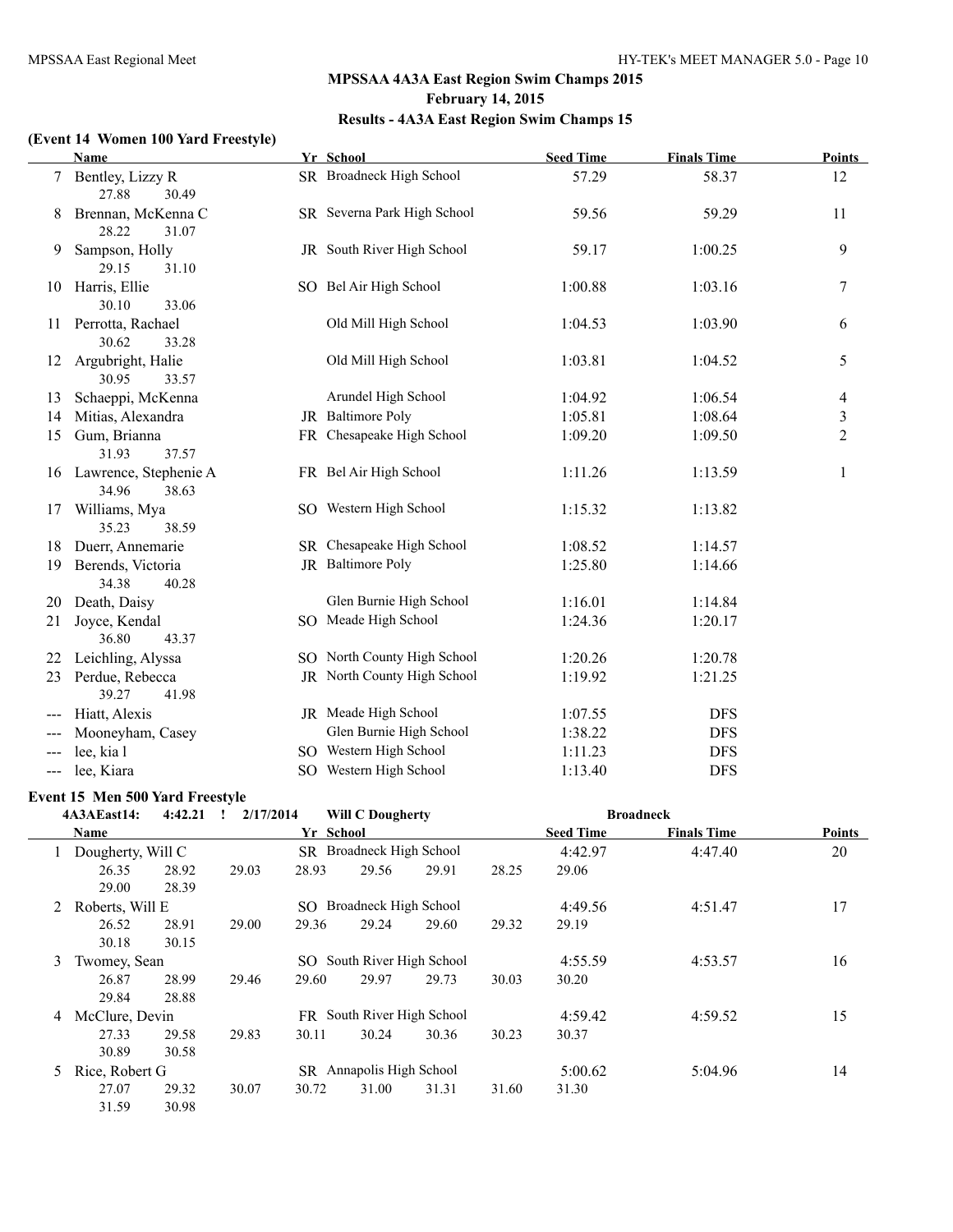#### **(Event 15 Men 500 Yard Freestyle)**

|     | <b>Name</b>            |                |       | Yr School |                           |                             |       | <b>Seed Time</b> | <b>Finals Time</b> | <b>Points</b>  |
|-----|------------------------|----------------|-------|-----------|---------------------------|-----------------------------|-------|------------------|--------------------|----------------|
|     | 6 Muessig, James W     |                |       |           |                           | SO Severna Park High School |       | 5:16.31          | 5:15.28            | 13             |
| 7   | Hussey, Reid L         |                |       |           |                           | FR Severna Park High School |       | 5:19.56          | 5:25.50            | 12             |
|     | 28.13                  | 32.32          | 33.46 | 33.24     | 33.32                     | 33.76                       | 32.98 | 33.36            |                    |                |
|     | 33.40                  | 31.53          |       |           |                           |                             |       |                  |                    |                |
| 8   | Arter, Zachary         |                |       |           | Arundel High School       |                             |       | 5:54.36          | 5:46.45            | 11             |
|     | 30.53                  | 33.91          | 36.22 | 35.94     | 36.20                     | 36.18                       | 35.66 | 34.76            |                    |                |
|     | 34.11                  | 32.94          |       |           |                           |                             |       |                  |                    |                |
| 9   | Siebold, Matthew N     |                |       |           | SO Bel Air High School    |                             |       | 5:45.83          | 5:52.27            | 9              |
|     | 28.84                  | 32.45          | 33.85 | 35.68     | 36.49                     | 37.48                       | 37.25 | 37.37            |                    |                |
|     | 37.33                  | 35.53          |       |           |                           |                             |       |                  |                    |                |
| 10  | Simonetta, Sam         |                |       |           | Old Mill High School      |                             |       | 5:56.12          | 5:56.24            | $\tau$         |
|     | 30.35                  | 33.34          | 34.59 | 35.84     | 36.32                     | 36.63                       | 37.38 | 37.72            |                    |                |
|     | 37.56                  | 36.51          |       |           |                           |                             |       |                  |                    |                |
|     | 11 Mead, Aidan J       |                |       |           | FR Annapolis High School  |                             |       | 5:59.45          | 6:00.15            | 6              |
|     | 31.11                  | 34.81          | 36.70 | 36.72     | 37.61                     | 37.08                       | 37.25 | 37.81            |                    |                |
|     | 36.15                  | 34.91          |       |           |                           |                             |       |                  |                    |                |
|     | 12 Hachey, Justin S    |                |       |           | Arundel High School       |                             |       | 6:00.91          | 6:00.89            | 5              |
| 13  | Andersen, Steven       |                |       |           | Old Mill High School      |                             |       | 5:40.51          | 6:02.21            | $\overline{4}$ |
|     | 29.51                  | 33.55          | 35.41 | 37.06     | 37.69                     | 38.08                       | 38.46 | 38.01            |                    |                |
|     | 38.19                  | 36.25          |       |           |                           |                             |       |                  |                    |                |
|     | 14 Cullison, Brody M   |                |       |           | FR Bel Air High School    |                             |       | 6:08.50          | 6:15.75            | 3              |
|     | 15 Andrewzyewski, Troy |                |       |           |                           | FR North County High School |       | 7:01.12          | 6:48.79            | $\overline{2}$ |
|     | 32.12                  | 36.85          | 40.14 | 43.48     | 44.16                     | 43.41                       | 42.97 | 44.64            |                    |                |
|     | 44.63                  | 36.39          |       |           |                           |                             |       |                  |                    |                |
|     | 16 Friedman, Robert    |                |       |           | JR Baltimore Poly         |                             |       | 7:14.57          | 7:18.75            | 1              |
|     | 35.80                  | 42.34          | 44.83 | 46.54     | 44.53                     |                             |       | 45.75            |                    |                |
|     | 45.04                  | 40.88          |       |           |                           |                             |       |                  |                    |                |
|     | 17 Nessler, Douglas    |                |       |           | FR Meade High School      |                             |       | 7:43.93          | 7:36.77            |                |
|     | 35.82                  | 42.72          | 46.44 | 47.84     | 47.46                     | 50.09                       | 49.52 | 51.18            |                    |                |
|     | 44.80                  | 40.90          |       |           |                           |                             |       |                  |                    |                |
| 18  | Robinette, Alec        |                |       |           | JR Chesapeake High School |                             |       | 7:43.40          | 7:41.96            |                |
|     | 35.54                  | 43.50          | 46.83 | 46.75     | 48.33                     | 50.09                       | 48.01 | 50.40            |                    |                |
|     | 49.12                  | 43.39          |       |           |                           |                             |       |                  |                    |                |
| 19  | Magruder, Tajon        |                |       |           | JR Meade High School      |                             |       | 7:55.60          | 8:03.35            |                |
|     | 35.31                  | 43.74<br>48.95 | 47.66 | 47.70     | 49.54                     | 49.63                       | 51.92 |                  |                    |                |
|     | Gee, Gregory           |                |       |           | JR Baltimore Poly         |                             |       | 5:50.17          | DQ                 |                |
| --- | Beverly, Patrick       |                |       |           |                           | SR Mergenthaler High School |       | 6:57.56          | <b>DFS</b>         |                |
|     |                        |                |       |           |                           |                             |       |                  |                    |                |

#### **Event 16 Women 500 Yard Freestyle**

| 5:12.22<br>4A3AEast14: | 2/16/2013 |       | <b>Erin P Dougherty</b> |                          | <b>BDN</b>                  |       |                  |                    |        |
|------------------------|-----------|-------|-------------------------|--------------------------|-----------------------------|-------|------------------|--------------------|--------|
| <b>Name</b>            |           |       | Yr School               |                          |                             |       | <b>Seed Time</b> | <b>Finals Time</b> | Points |
| Dougherty, Erin P      |           |       |                         | SR Broadneck High School |                             |       | 5:17.26          | 5:13.51            | 20     |
| 28.28                  | 30.65     | 31.48 | 32.15                   | 31.99                    | 32.03                       | 31.64 | 32.38            |                    |        |
| 32.01                  | 30.90     |       |                         |                          |                             |       |                  |                    |        |
| Madden, Johnnie H      |           |       | SO.                     | Broadneck High School    |                             |       | 5:34.66          | 5:35.86            | 17     |
| 29.53                  | 32.89     | 34.30 | 34.34                   | 34.84                    | 34.48                       | 34.71 | 34.70            |                    |        |
| 34.43                  | 31.64     |       |                         |                          |                             |       |                  |                    |        |
| Gray, Haley E          |           |       |                         |                          | SO Severna Park High School |       | 5:41.32          | 5:36.15            | 16     |
| 30.21                  | 32.95     | 34.04 | 34.37                   | 34.42                    | 34.75                       | 34.92 | 34.43            |                    |        |
| 34.21                  | 31.85     |       |                         |                          |                             |       |                  |                    |        |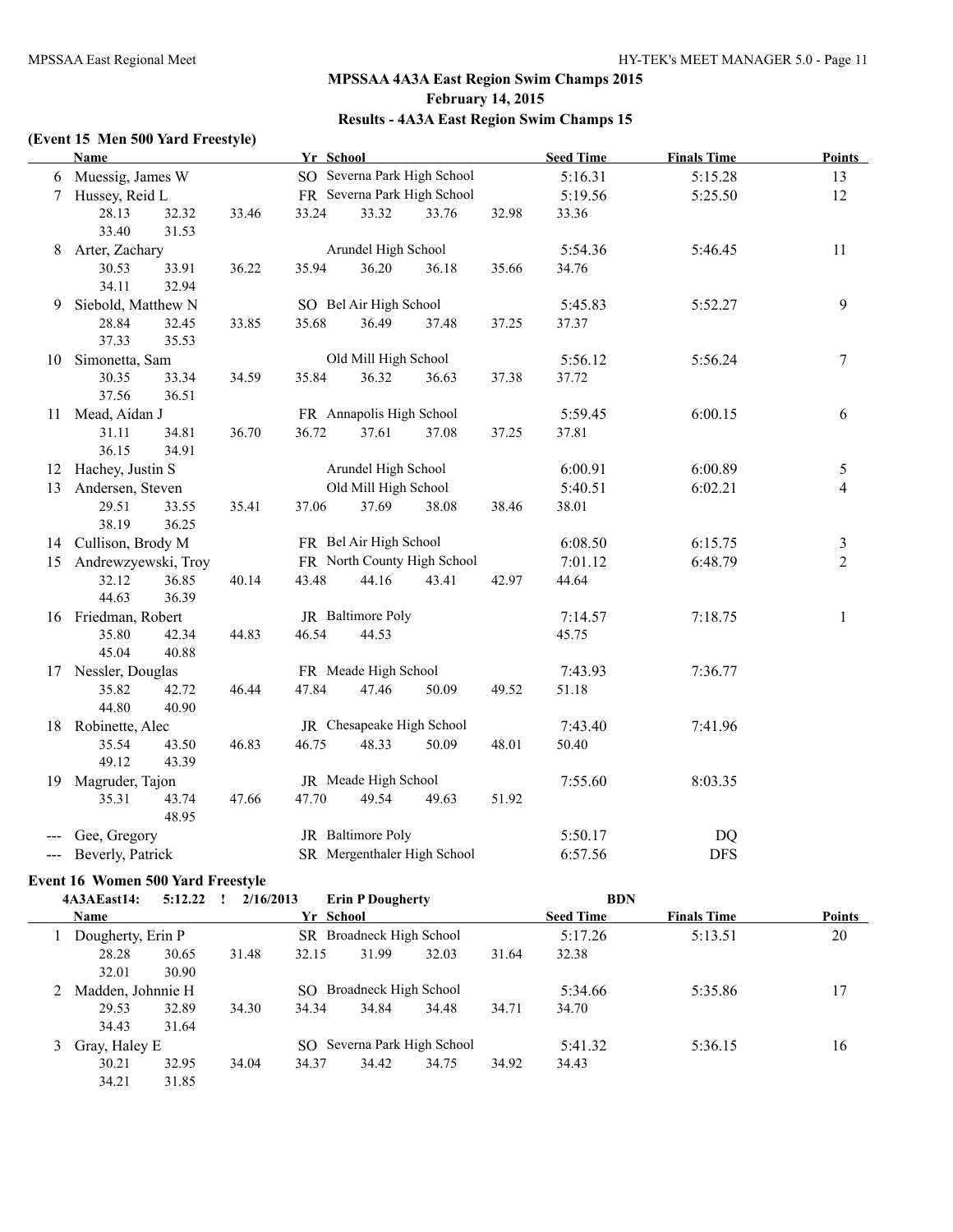#### **(Event 16 Women 500 Yard Freestyle)**

|    | <b>Name</b>                          |                |       | Yr School |                             |       |       | <b>Seed Time</b> | <b>Finals Time</b> | <b>Points</b>  |
|----|--------------------------------------|----------------|-------|-----------|-----------------------------|-------|-------|------------------|--------------------|----------------|
|    | 4 Myers, Annie M                     |                |       |           | JR Severna Park High School |       |       | 5:35.14          | 5:40.98            | 15             |
|    | 30.84<br>35.11                       | 33.53<br>34.20 | 34.10 | 34.47     | 34.51                       | 34.65 | 34.71 | 34.86            |                    |                |
| 5  | Baker, Brooke                        |                |       |           | FR South River High School  |       |       | 5:48.99          | 5:44.15            | 14             |
|    | 30.14<br>35.52                       | 33.10<br>33.35 | 34.49 | 35.06     | 35.45                       | 35.61 | 35.97 | 35.46            |                    |                |
| 6  | Entner, Rebecca F                    |                |       |           | FR Bel Air High School      |       |       | 5:42.76          | 5:46.99            | 13             |
|    | 30.36<br>35.69                       | 34.84<br>34.65 | 35.06 | 35.11     | 35.73                       | 35.04 | 35.07 | 35.44            |                    |                |
|    | 7 Corbus, Hannah                     |                |       |           | FR South River High School  |       |       | 5:48.32          | 5:50.93            | 12             |
| 8  | Gibson, Jace M                       |                |       |           | Arundel High School         |       |       | 6:01.09          | 5:59.54            | 11             |
|    | 32.39<br>35.85                       | 35.70<br>35.01 | 36.30 | 36.88     | 37.11                       | 37.47 | 37.04 | 35.79            |                    |                |
| 9  | Allen, Amber                         |                |       |           | Old Mill High School        |       |       | 5:56.26          | 6:00.51            | 9              |
|    | 31.97<br>36.18                       | 35.40<br>34.98 | 36.40 | 37.26     | 37.29                       | 37.04 | 36.97 | 37.02            |                    |                |
| 10 | Jojic, Kiki N                        |                |       |           | SR Annapolis High School    |       |       | 6:17.85          | 6:23.46            | 7              |
|    | 33.32<br>39.66                       | 36.79<br>38.99 | 38.41 | 38.66     | 39.05                       | 39.04 | 39.75 | 39.79            |                    |                |
| 11 | Ralph, Bridget M                     |                |       |           | JR Annapolis High School    |       |       | 6:28.81          | 6:25.89            | 6              |
|    | 32.66<br>39.85                       | 37.70<br>37.20 | 39.36 | 39.51     | 39.67                       | 39.77 | 40.06 | 40.11            |                    |                |
|    | 12 D'Apice, Jessica M                |                |       |           | Arundel High School         |       |       | 6:41.99          | 6:34.44            | 5              |
|    | 33.63<br>39.87                       | 38.54<br>38.84 | 40.04 | 40.80     | 40.74                       | 40.63 | 40.71 | 40.64            |                    |                |
|    | 13 Cousler, Emma                     |                |       |           | SO Bel Air High School      |       |       | 6:58.46          | 6:54.44            | 4              |
|    | 33.79<br>43.14                       | 38.85<br>39.49 | 41.05 | 42.30     | 43.81                       | 43.72 | 44.82 | 43.47            |                    |                |
|    | 14 David, Angelica                   |                |       |           | Old Mill High School        |       |       | 7:03.75          | 6:59.22            | 3              |
| 15 | Moorer, Ashley                       |                |       |           | JR Western High School      |       |       | 7:25.35          | 7:11.55            | $\overline{2}$ |
|    | 33.95<br>45.69                       | 39.16<br>43.38 | 42.85 |           |                             |       |       | 45.09            |                    |                |
|    | 16 Fortner, Samantha                 |                |       |           | SR Meade High School        |       |       | 7:33.45          | 7:23.96            | $\mathbf{1}$   |
|    | 36.14<br>46.93                       | 41.18<br>44.18 | 44.72 | 45.56     | 45.38                       | 45.97 | 46.84 | 47.06            |                    |                |
| 17 | Wojciechowski, Kelly                 |                |       |           | Glen Burnie High School     |       |       | 7:08.55          | 7:24.70            |                |
|    | 33.51<br>46.04                       | 42.68<br>41.69 | 45.64 | 46.78     |                             |       | 48.39 | 46.64            |                    |                |
| 18 | Johnson, Brittany                    |                |       |           | SO Meade High School        |       |       | 7:23.13          | 7:30.17            |                |
|    | 36.97<br>46.60                       | 42.70<br>41.57 | 45.81 | 46.91     | 46.76                       | 47.94 | 47.93 | 46.98            |                    |                |
|    | 19 White, Stephanie                  |                |       |           | FR Baltimore Poly           |       |       | 7:43.91          | 7:38.33            |                |
|    | 36.53<br>48.73                       | 40.81<br>43.69 | 45.46 | 47.64     | 48.27                       | 49.99 | 49.76 | 47.45            |                    |                |
| 20 | Schneck, Jessica<br>37.46<br>1:34.19 |                |       | 48.88     | FR North County High School |       |       | 7:41.21<br>50.34 | 7:49.48            |                |
|    | 21 Kuruc, Julianna                   |                |       |           | JR Chesapeake High School   |       |       | 8:06.75          | 8:00.22            |                |
|    | 41.07<br>50.87                       | 46.01<br>45.61 | 47.29 | 47.72     | 49.32                       | 50.25 | 51.29 | 50.79            |                    |                |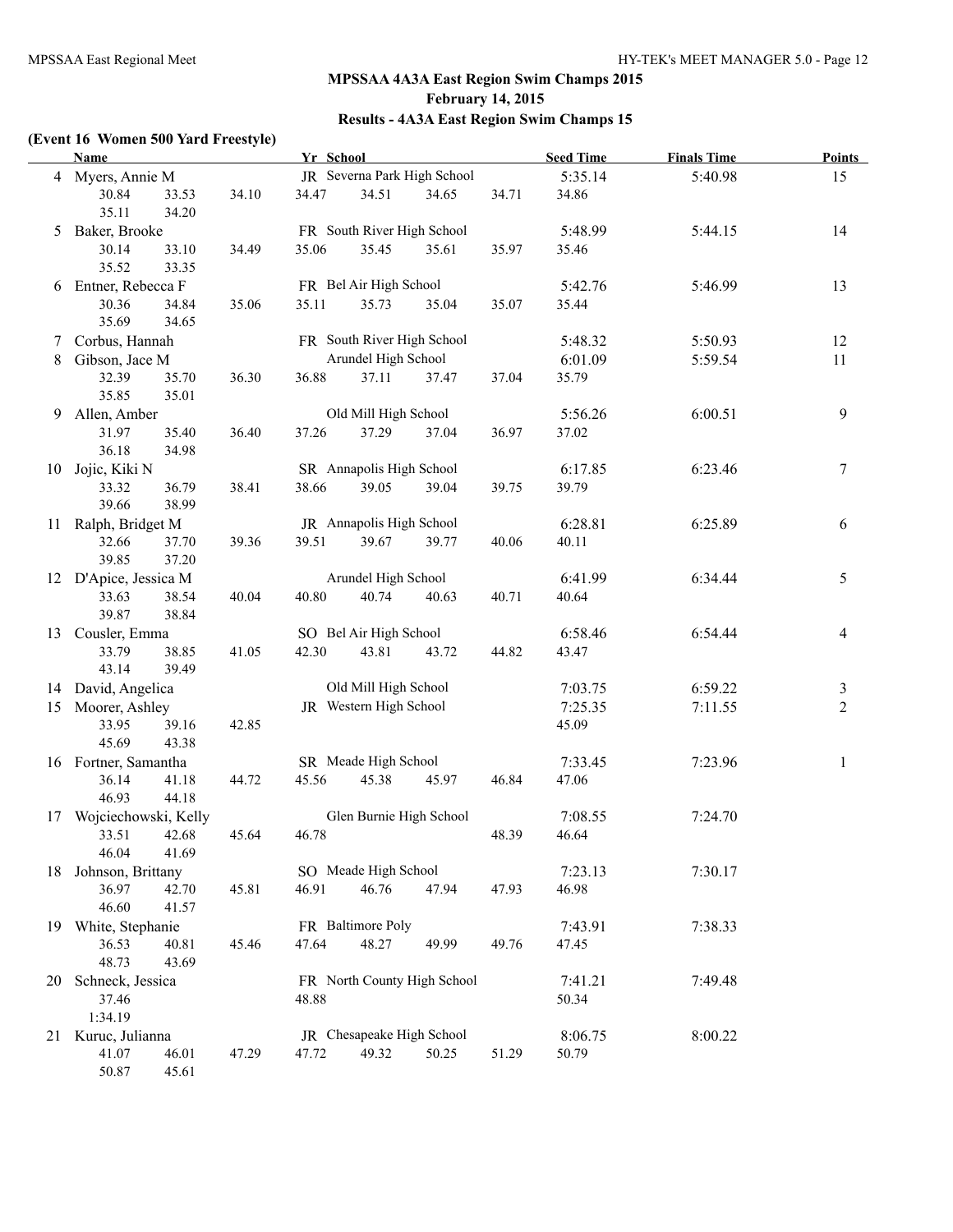#### **Event 17 Men 200 Yard Freestyle Relay**

**4A3AEast14: 1:32.85 ! 2/17/2014 Severna Park High School**

**M Praley, J Maier, S Fuller, C Bean**

|    | <b>Team</b>                  | Relay                       | <b>Seed Time</b>         | <b>Finals Time</b>       | <b>Points</b> |
|----|------------------------------|-----------------------------|--------------------------|--------------------------|---------------|
|    | South River High School      |                             | 1:32.21                  | 1:32.57!                 | 40            |
|    | 1) Anderson, Matthew SR      | 2) Falsone, Andrew FR       | 3) Twomey, Sean SO       | 4) Falsone, Ethan JR     |               |
|    | 23.45<br>29.61<br>16.83      | 22.68                       |                          |                          |               |
| 2  | Severna Park High School     |                             | 1:34.14                  | 1:33.06                  | 34            |
|    | 1) Troy, Caelan T SO         | 2) Praley, Matthew X SR     | 3) Baker, Richie W SR    | 4) Maier, Jacob J SR     |               |
|    | 24.31<br>22.96<br>22.66      | 23.13                       |                          |                          |               |
| 3  | <b>Broadneck High School</b> |                             | 1:34.52                  | 1:35.19                  | 32            |
|    | 1) Davis, Marriott M JR      | 2) McCue, Nolan SR          | 3) Akhavan, Ryan V JR    | 4) Dougherty, Will C SR  |               |
|    | 24.70<br>24.84<br>23.03      | 22.62                       |                          |                          |               |
|    | 4 Old Mill High School       |                             | 1:39.09                  | 1:37.37                  | 30            |
|    | 1) Collier, Trevor           | 2) Mone, Chance             | 3) Parker, Daniel        | 4) Gillen, Ben           |               |
|    | 24.69<br>24.27<br>25.22      | 23.19                       |                          |                          |               |
| 5  | Annapolis High School        |                             | 1:39.72                  | 1:37.82                  | 28            |
|    | 1) Colley, Heath A SO        | 2) Breidenbach, Collin D JR | 3) Smith, Liam M JR      | 4) Dennis, Cameron E SR  |               |
|    | 25.86<br>24.38<br>24.94      | 22.64                       |                          |                          |               |
| 6  | Bel Air High School          |                             | 1:39.62                  | 1:38.65                  | 26            |
|    | 1) Fallace, Kyle M JR        | 2) Gagnon, Drew A FR        | 3) Siebold, Matthew N SO | 4) Kane, Xavier Z FR     |               |
| 7  | Meade High School            |                             | 1:39.09                  | 1:42.19                  | 24            |
|    | 1) Marx, Christopher SO      | 2) Hansen, Caleb SR         | 3) Thompson, Tavon SO    | 4) Nessler, Patrick SR   |               |
|    | 26.33<br>25.24<br>26.21      | 24.41                       |                          |                          |               |
| 8  | Arundel High School          |                             | 1:46.67                  | 1:46.28                  | 22            |
|    | 1) Arter, Zachary            | 2) VanCleemput, Matthew     | 3) Baxter, Sawyer        | 4) Rollins, Severn       |               |
|    | 26.80<br>27.37<br>27.22      | 24.89                       |                          |                          |               |
| 9  | Chesapeake High School       |                             | 1:49.96                  | 1:48.42                  | 18            |
|    | 1) Duffy, Brandon SR         | 2) White, Justin FR         | 3) Flanders, Chandler JR | 4) Freeman, Garrett SO   |               |
|    | 26.41<br>28.69<br>53.32      |                             |                          |                          |               |
| 10 | North County High School     |                             | 1:54.49                  | 1:57.74                  | 14            |
|    | 1) Andrewzyewski, Troy FR    | 2) Andraka, Jack SR         | 3) Covington, Henry FR   | 4) Dombrowski, Dennis JR |               |
|    | 27.79<br>32.15<br>28.36      | 29.44                       |                          |                          |               |
|    | <b>Baltimore Poly</b>        |                             | 1:50.00                  | <b>DQ</b>                |               |
|    | 1) Garlow, Benjamin JR       | 2) Weir, Isaiah SR          | 3) Dubeck, Daewin FR     | 4) Gee, Gregory JR       |               |
|    | Mergenthaler High School     |                             | 2:03.50                  | <b>DQ</b>                |               |
|    | 1) Eric, William JR          | 2) Dubose, Khari SO         | 3) Vice, Quantay SR      | 4) Stewart, David SR     |               |
|    | 28.27<br>30.30<br>29.19      |                             |                          |                          |               |

#### **Event 18 Women 200 Yard Freestyle Relay**

**4A3AEast14: 1:43.70 ! 2/16/2013 South River High School**

**H Schlegel, K Pearson, B Pyne, Z Cyphers**

| Team                       | Relay                      | <b>Seed Time</b>         | <b>Finals Time</b>      | <b>Points</b> |
|----------------------------|----------------------------|--------------------------|-------------------------|---------------|
| Broadneck High School      |                            | 1:45.56                  | 1:43.89                 | 40            |
| 1) Dickey, Megan K SO      | 2) Benson, Anja M SR       | 3) Bentley, Lizzy R SR   | 4) Dougherty, Erin P SR |               |
| 26.29<br>25.17<br>27.13    | 25.30                      |                          |                         |               |
| 2 Severna Park High School |                            | 1:46.07                  | 1:45.93                 | 34            |
| 1) Bachkosky, Robin C JR   | 2) Kirchoff, Kristina A SO | 3) Brennan, McKenna C SR | 4) Belloff, Lauren J SR |               |
| 26.56<br>27.02<br>26.61    | 25.74                      |                          |                         |               |
| South River High School    |                            | 1:45.98                  | 1:46.07                 | 32            |
| 1) Burkhardt, Grace FR     | 2) Sigler, Kyra SO         | 3) Usher, Sydney SO      | 4) Mulvaney, Sarah FR   |               |
| 26.67<br>26.90<br>26.63    | 25.87                      |                          |                         |               |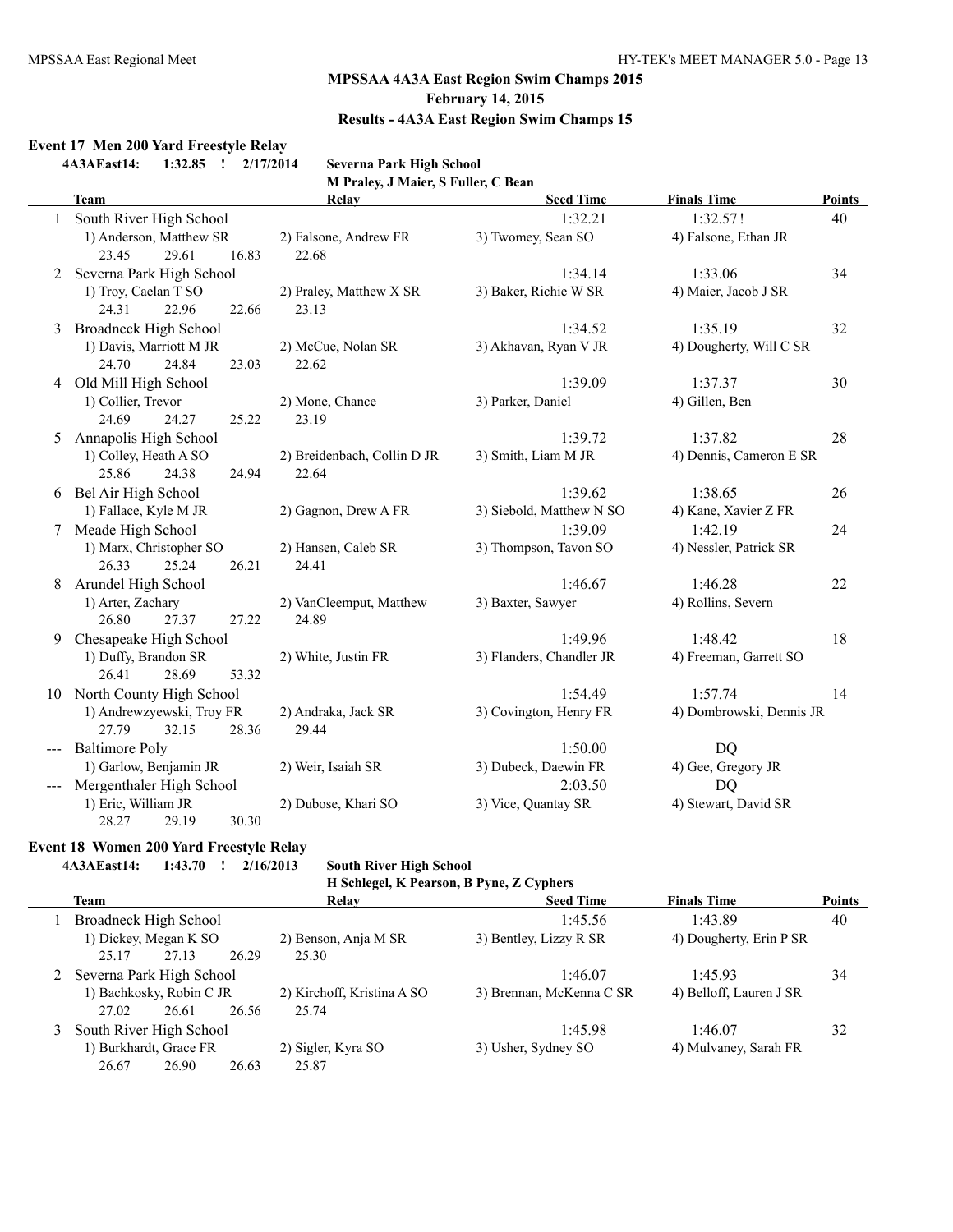# **MPSSAA 4A3A East Region Swim Champs 2015 February 14, 2015**

# **Results - 4A3A East Region Swim Champs 15**

#### **(Event 18 Women 200 Yard Freestyle Relay)**

|    | <b>Team</b>               | Relay                   | <b>Seed Time</b>          | <b>Finals Time</b>       | <b>Points</b> |
|----|---------------------------|-------------------------|---------------------------|--------------------------|---------------|
| 4  | Bel Air High School       |                         | 1:50.62                   | 1:49.15                  | 30            |
|    | 1) Harris, Ellie SO       | 2) Entner, Rebecca F FR | 3) Dougherty, Madelynn SO | 4) Cousler, Tabitha M SR |               |
|    | 27.09<br>27.67<br>26.85   | 27.54                   |                           |                          |               |
| 5  | Old Mill High School      |                         | 1:52.87                   | 1:53.89                  | 28            |
|    | 1) Myers, Sonnet          | 2) Argubright, Halie    | 3) Perrotta, Rachael      | 4) Allen, Amber          |               |
|    | 30.06<br>27.51<br>28.44   | 27.88                   |                           |                          |               |
| 6  | Annapolis High School     |                         | 1:52.88                   | 1:55.01                  | 26            |
|    | 1) Buan, Julia R FR       | 2) Ralph, Bridget M JR  | 3) Paalman, Corinne R SO  | 4) Seth, Sydney A SO     |               |
| 7  | Arundel High School       |                         | 2:01.09                   | 1:58.69                  | 24            |
|    | 1) Schaeppi, McKenna      | 2) Krucoff, Anna E      | 3) VanGorden, Madeline    | 4) D'Apice, Jessica M    |               |
|    | 29.56                     | 29.58                   |                           |                          |               |
| 8  | <b>Baltimore Poly</b>     |                         | 1:57.30                   | 1:59.76                  | 22            |
|    | 1) Mitias, Alexandra JR   | 2) Laciny, Rachel FR    | 3) Grell, Jessyka JR      | 4) McDaniel, Laura SO    |               |
|    | 29.94<br>30.90<br>32.08   | 26.84                   |                           |                          |               |
| 9  | Chesapeake High School    |                         | 1:58.63                   | 2:01.55                  | 18            |
|    | 1) Gum, Brianna FR        | 2) Nazarenus, Alissa SR | 3) Elkhoga, Jasmine FR    | 4) Elkhoga, Sarah SR     |               |
|    | 31.16<br>23.15<br>38.16   | 29.08                   |                           |                          |               |
| 10 | Meade High School         |                         | 1:59.59                   | 2:02.74                  | 14            |
|    | 1) Fortner, Samantha SR   | 2) Johnson, Brittany SO | 3) DeSouza, Simone SO     | 4) Heritage, Erin FR     |               |
|    | 33.08<br>31.76<br>28.78   | 29.12                   |                           |                          |               |
| 11 | Glen Burnie High School   |                         | 2:10.64                   | 2:12.21                  | 12            |
|    | 1) Death, Daisy           | 2) Miller, Savannah     | 3) Saliger, Olivia        | 4) Wojciechowski, Kelly  |               |
|    | 33.39<br>35.95<br>33.00   | 29.87                   |                           |                          |               |
| 12 | North County High School  |                         | 2:00.01                   | 2:22.58                  | 10            |
|    | 1) Leichling, Alyssa SO   | 2) Perdue, Rebecca JR   | 3) Deal, Kristen JR       | 4) Wolfe, Josie SR       |               |
|    | 44.32<br>30.11<br>36.44   | 31.71                   |                           |                          |               |
|    | Mergenthaler High School  |                         | 2:52.12                   | <b>DQ</b>                |               |
|    | 1) Ali-Griffith, Nadia SO | 2) Franklin, Keirra SR  | 3) McKnight, mya FR       | 4) Player, Dominique JR  |               |
|    | Western High School       |                         | 2:02.43                   | <b>DFS</b>               |               |
|    | 1) lee, kia l SO          | 2) lee, Kiara SO        | 3) Moorer, Ashley JR      | 4) Franklin, Derricka SR |               |

#### **Event 19 Men 100 Yard Backstroke**

|    | 4A3AEast14:                | 54.39<br>$\mathbf{I}$ | 2/17/2014 | <b>Samuel M Fuller</b>      | <b>Falcons</b>   |                    |        |
|----|----------------------------|-----------------------|-----------|-----------------------------|------------------|--------------------|--------|
|    | Name                       |                       |           | Yr School                   | <b>Seed Time</b> | <b>Finals Time</b> | Points |
|    | Weiner, Ian D<br>27.55     | 28.43                 |           | SO Severna Park High School | 57.63            | 55.98              | 20     |
|    | Roberts, Will E<br>27.84   | 28.43                 |           | SO Broadneck High School    | 56.37            | 56.27              | 17     |
| 3  | Praley, Matthew X<br>27.54 | 29.15                 |           | SR Severna Park High School | 57.58            | 56.69              | 16     |
| 4  | Corey, Ian<br>28.94        | 30.87                 |           | SO South River High School  | 1:00.38          | 59.81              | 15     |
| 5  | Akhavan, Ryan V            |                       |           | JR Broadneck High School    | 1:00.55          | 1:00.93            | 14     |
| 6  | Falsone, Ethan<br>29.49    | 31.89                 |           | JR South River High School  | 1:00.21          | 1:01.38            | 13     |
|    | Wellner, Adam<br>30.40     | 32.26                 |           | Arundel High School         | 1:02.01          | 1:02.66            | 12     |
| 8  | Mone, Chance<br>32.13      | 34.46                 |           | Old Mill High School        | 1:02.49          | 1:06.59            | 11     |
| 9  | Fallace, Kyle M            |                       | JR        | Bel Air High School         | 1:08.03          | 1:07.56            | 9      |
| 10 | Tolley, Logan<br>33.47     | 37.17                 |           | Old Mill High School        | 1:10.52          | 1:10.64            | 7      |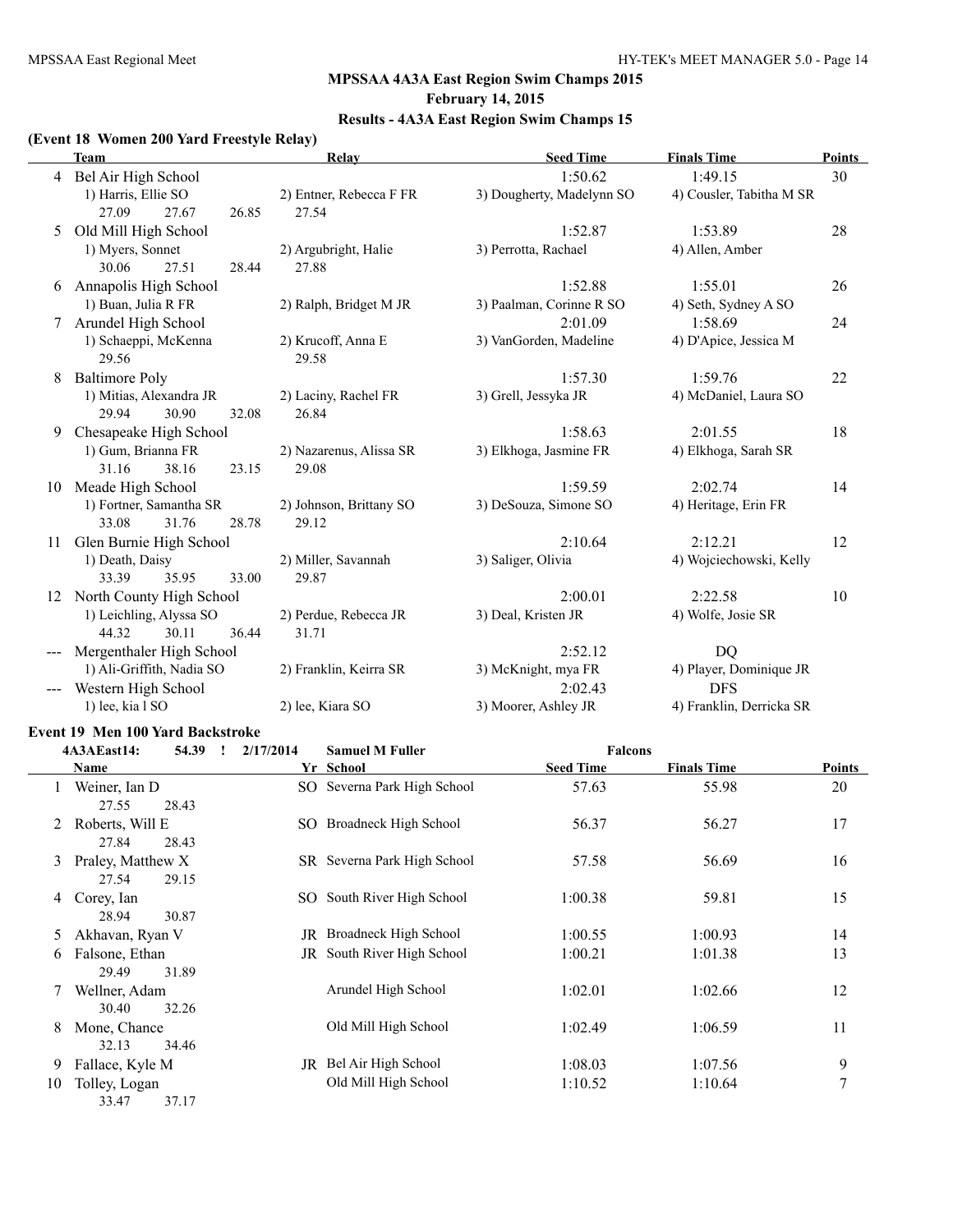#### **(Event 19 Men 100 Yard Backstroke)**

|       | <b>Name</b>          |     | Yr School                   | <b>Seed Time</b> | <b>Finals Time</b> | Points |
|-------|----------------------|-----|-----------------------------|------------------|--------------------|--------|
| 11    | Hetzer, Kaidan P     |     | FR Bel Air High School      | 1:14.47          | 1:14.58            | 6      |
|       | 39.70<br>34.88       |     |                             |                  |                    |        |
| 12    | Bugenhagen, Jake C   |     | FR Annapolis High School    | 1:14.85          | 1:14.66            | 5      |
| 13    | Kolenda, Jacob       |     | Arundel High School         | 1:13.26          | 1:15.29            | 4      |
|       | 36.67<br>38.62       |     |                             |                  |                    |        |
| 14    | Duplechain, August M |     | FR Annapolis High School    | 1:18.21          | 1:17.09            | 3      |
|       | 35.35<br>41.74       |     |                             |                  |                    |        |
| 15    | Seitz, Jacob         |     | SR Meade High School        | 1:17.52          | 1:19.21            | 2      |
|       | 38.49<br>40.72       |     |                             |                  |                    |        |
| 16    | Rollins, Jakob       |     | SR Chesapeake High School   | 1:20.34          | 1:19.59            |        |
| 17    | Moorer, Wilson       | SO. | <b>Baltimore Poly</b>       | 1:36.15          | 1:31.80            |        |
|       | 43.80<br>48.00       |     |                             |                  |                    |        |
| 18    | Bollin, Taylor       |     | SO Mergenthaler High School | 1:42.26          | 1:32.73            |        |
|       | 42.74<br>49.99       |     |                             |                  |                    |        |
| 19    | Andraka, Jack        |     | SR North County High School | 1:32.45          | 1:34.32            |        |
|       | 43.54<br>50.78       |     |                             |                  |                    |        |
| 20    | Breitmeyer, Maxwell  |     | FR Baltimore Poly           | 1:38.98          | 1:40.51            |        |
| 21    | Nicholson, Austin    |     | SO North County High School | 1:32.58          | 1:41.48            |        |
|       | 49.04<br>52.44       |     |                             |                  |                    |        |
| $---$ | Flanders, Chandler   |     | JR Chesapeake High School   | 1:28.28          | DQ                 |        |
|       | Marx, Christopher    |     | SO Meade High School        | 1:07.93          | <b>DFS</b>         |        |

#### **Event 20 Women 100 Yard Backstroke**

|              | 58.70 !<br>4A3AEast14:                | 2/16/2013 | <b>Taylor L Gill</b>        | <b>ANN</b>       |                    |        |
|--------------|---------------------------------------|-----------|-----------------------------|------------------|--------------------|--------|
|              | Name                                  |           | Yr School                   | <b>Seed Time</b> | <b>Finals Time</b> | Points |
| $\mathbf{1}$ | Burkhardt, Grace<br>29.62<br>31.99    |           | FR South River High School  | 1:01.35          | 1:01.61            | 20     |
| 2            | Murphy, Kiera E<br>30.88<br>31.91     |           | JR Severna Park High School | 1:01.81          | 1:02.79            | 17     |
| 3            | Jacobson, Nastya E<br>31.08<br>32.71  |           | SO Broadneck High School    | 1:02.53          | 1:03.79            | 16     |
| 4            | Goodman, Abigail S<br>31.59<br>33.13  |           | JR Annapolis High School    | 1:03.80          | 1:04.72            | 15     |
| 5            | Evans, Simone<br>32.02<br>33.34       |           | FR South River High School  | 1:06.16          | 1:05.36            | 14     |
| 6            | Bauman, Amalie L                      |           | SR Broadneck High School    | 1:07.63          | 1:08.16            | 13     |
|              | Bodnar, Alexis R<br>33.26<br>36.83    |           | SO Severna Park High School | 1:10.17          | 1:10.09            | 12     |
| 8            | Perrotta, Rachael<br>34.61<br>36.28   |           | Old Mill High School        | 1:11.25          | 1:10.89            | 11     |
| 9            | Armstrong, Yvonne M<br>35.21<br>37.39 |           | SO Bel Air High School      | 1:11.37          | 1:12.60            | 9      |
| 10           | Hudson, Lindsey R<br>35.13<br>38.51   |           | FR Bel Air High School      | 1:12.58          | 1:13.64            | 7      |
| 11           | Krucoff, Anna E<br>36.72<br>38.41     |           | Arundel High School         | 1:13.16          | 1:15.13            | 6      |
| 12           | Applegate, Mia I<br>36.64<br>39.43    |           | FR Annapolis High School    | 1:14.48          | 1:16.07            | 5      |
| 13           | Myers, Sonnet<br>38.33<br>38.61       |           | Old Mill High School        | 1:14.31          | 1:16.94            | 4      |
|              | 14 D'Apice, Jessica M                 |           | Arundel High School         | 1:18.00          | 1:17.66            | 3      |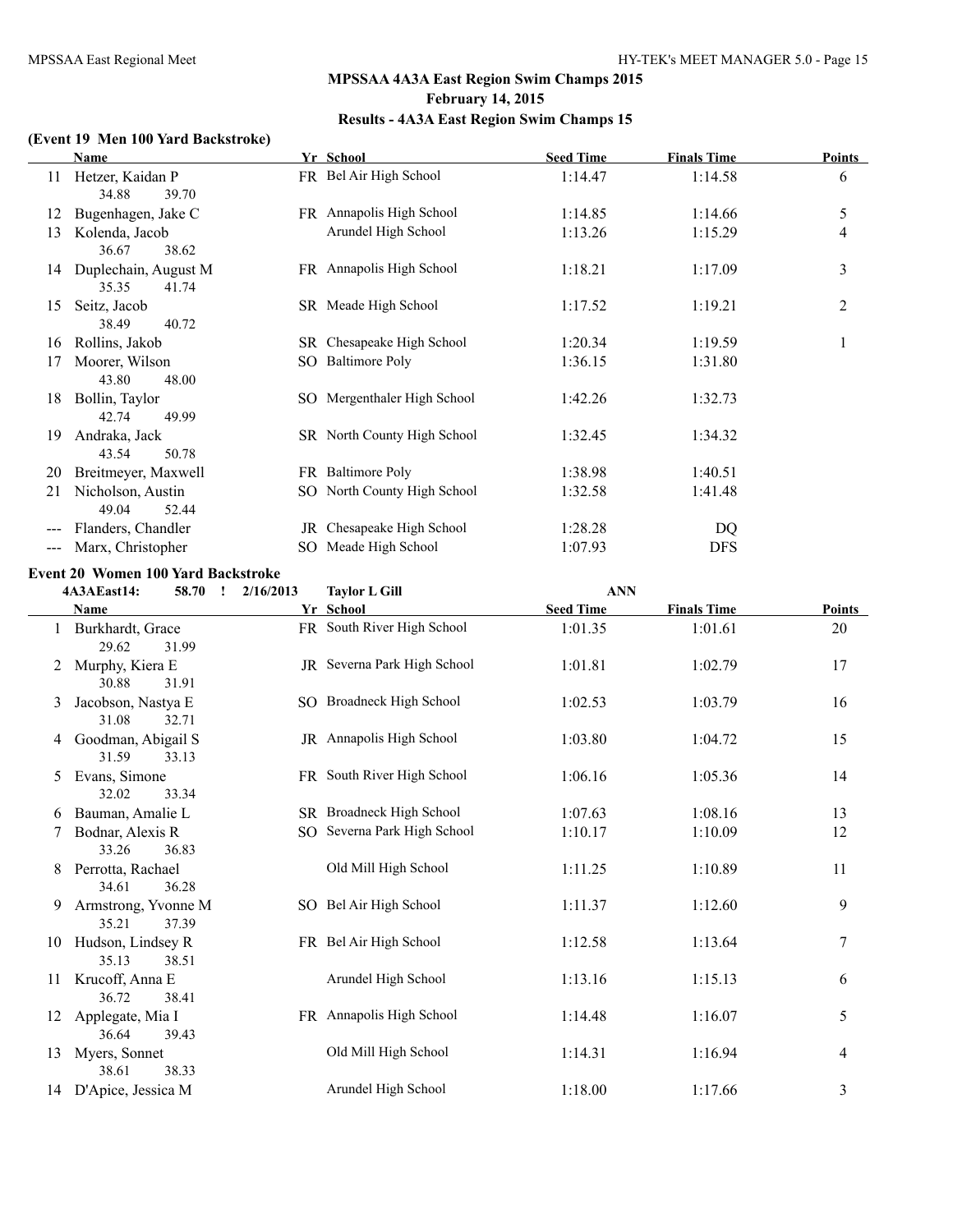#### **(Event 20 Women 100 Yard Backstroke)**

|                     | Name                 |    | Yr School                   | <b>Seed Time</b> | <b>Finals Time</b> | <b>Points</b> |
|---------------------|----------------------|----|-----------------------------|------------------|--------------------|---------------|
| 15                  | Elkhoga, Jasmine     |    | FR Chesapeake High School   | 1:20.09          | 1:19.94            | 2             |
|                     | 41.63<br>38.31       |    |                             |                  |                    |               |
| 16                  | Welsh, Alexis        |    | JR Meade High School        | 1:22.55          | 1:23.58            | -1            |
|                     | 44.41<br>39.17       |    |                             |                  |                    |               |
| 17                  | McNerney, Taylor     |    | SO North County High School | 1:22.32          | 1:23.68            |               |
| 18                  | Anello, Carly        |    | SO Chesapeake High School   | 1:28.76          | 1:27.20            |               |
|                     | 42.50<br>44.70       |    |                             |                  |                    |               |
| 19                  | Berends, Victoria    |    | JR Baltimore Poly           | 1:40.00          | 1:31.02            |               |
|                     | 48.18<br>42.84       |    |                             |                  |                    |               |
| 20                  | Miller, Savannah     |    | Glen Burnie High School     | 1:31.91          | 1:35.83            |               |
|                     | 46.17<br>49.66       |    |                             |                  |                    |               |
| 21                  | McDaniel, Laura      |    | SO Baltimore Poly           | 1:40.00          | 1:38.75            |               |
|                     | 46.01<br>52.74       |    |                             |                  |                    |               |
| 22                  | Meneses, Mia         |    | FR Meade High School        | 1:52.79          | 1:39.30            |               |
|                     | 52.69<br>46.61       |    |                             |                  |                    |               |
| 23                  | Deal, Kristen        |    | JR North County High School | 1:43.45          | 1:42.61            |               |
| $---$               | Ruiz, Stephanie      |    | SR Mergenthaler High School | 1:44.11          | DQ                 |               |
| $\qquad \qquad - -$ | Benvinedos, Brittany | JR | Western High School         | 2:13.42          | <b>DFS</b>         |               |
| $---$               | Jordan, Shytiera     |    | SR Western High School      | 2:08.06          | <b>DFS</b>         |               |
|                     | Rivera, Madison      |    | FR Western High School      | 2:12.11          | <b>DFS</b>         |               |
|                     |                      |    |                             |                  |                    |               |

#### **Event 21 Men 100 Yard Breaststroke**

|    | 4A3AEast14:<br>58.51<br>$\mathbf{I}$      | 2/16/2013 | <b>Michael Seaberg</b>      | <b>SRI</b>       |                    |                |
|----|-------------------------------------------|-----------|-----------------------------|------------------|--------------------|----------------|
|    | Name                                      |           | Yr School                   | <b>Seed Time</b> | <b>Finals Time</b> | Points         |
|    | Tosoni, Josh R<br>29.68<br>33.72          |           | JR Broadneck High School    | 1:01.52          | 1:03.40            | 20             |
|    | Gilbert, Grayson<br>30.76<br>34.19        |           | FR South River High School  | 1:05.53          | 1:04.95            | 17             |
| 3  | McKeehan, Jack B<br>30.89<br>35.63        |           | JR Severna Park High School | 1:08.51          | 1:06.52            | 16             |
| 4  | Poindexter, Christian S<br>32.41<br>37.67 |           | SR Severna Park High School | 1:10.51          | 1:10.08            | 15             |
| 5  | Garlow, Benjamin<br>33.99<br>37.49        |           | JR Baltimore Poly           | 1:12.97          | 1:11.48            | 14             |
| 6  | McCue, Nolan                              |           | SR Broadneck High School    | 1:11.50          | 1:11.95            | 13             |
| 7  | Forbus, Patrick<br>34.44<br>37.62         |           | SR South River High School  | 1:12.28          | 1:12.06            | 12             |
| 8  | Thompson, Tavon<br>33.79<br>40.34         |           | SO Meade High School        | 1:12.70          | 1:14.13            | 11             |
| 9  | Dombrowski, Dennis<br>35.92<br>39.77      |           | JR North County High School | 1:15.89          | 1:15.69            | 9              |
| 10 | Duong, Peter<br>34.32<br>41.72            |           | JR North County High School | 1:15.46          | 1:16.04            | 7              |
| 11 | Tantalla, Jacob T<br>34.48<br>41.84       |           | SO Annapolis High School    | 1:16.46          | 1:16.32            | 6              |
| 12 | Gonzalez, Eddie<br>36.05<br>41.74         |           | Old Mill High School        | 1:17.14          | 1:17.79            | 5              |
| 13 | St.Pierre, Ryan J                         |           | FR Bel Air High School      | 1:19.25          | 1:20.83            | $\overline{4}$ |
| 14 | Hanson, Edward<br>39.16<br>42.05          |           | SR Meade High School        | 1:21.26          | 1:21.21            | 3              |
| 15 | Garcia-Lara, Victor<br>38.79<br>42.46     |           | Old Mill High School        | 1:21.01          | 1:21.25            | $\overline{2}$ |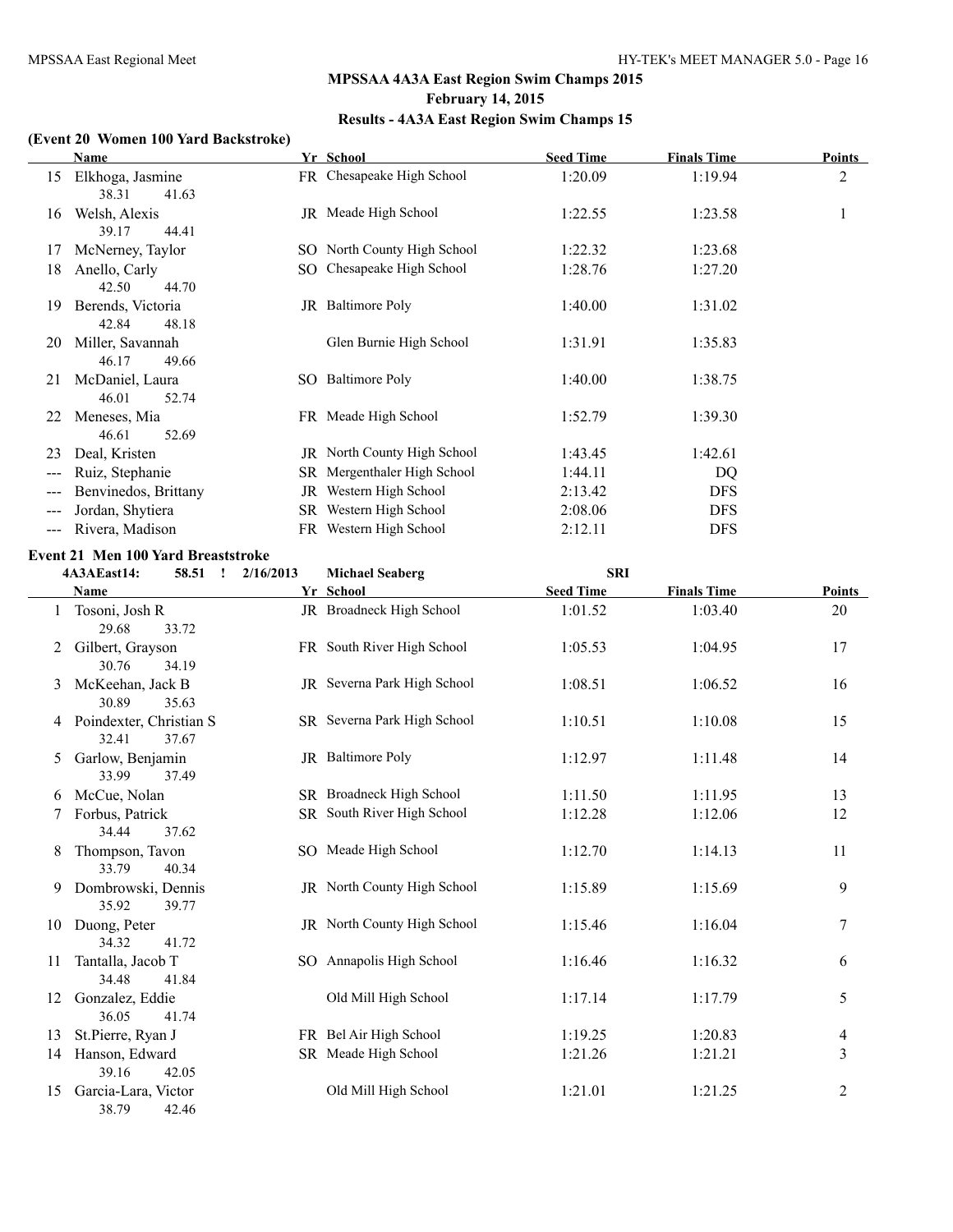#### **(Event 21 Men 100 Yard Breaststroke)**

|    | Name              |     | Yr School                   | <b>Seed Time</b> | <b>Finals Time</b> | Points |
|----|-------------------|-----|-----------------------------|------------------|--------------------|--------|
| 16 | Howerton, William |     | Arundel High School         | 1:24.22          | 1:21.42            |        |
|    | 38.57<br>42.85    |     |                             |                  |                    |        |
| 17 | Death, DJ         |     | Glen Burnie High School     | 1:22.80          | 1:21.72            |        |
|    | 38.49<br>43.23    |     |                             |                  |                    |        |
| 18 | Bauer, David J    |     | SR Annapolis High School    | 1:20.29          | 1:23.05            |        |
|    | 45.58<br>37.47    |     |                             |                  |                    |        |
| 19 | Vice, Quantay     |     | SR Mergenthaler High School | 1:25.40          | 1:24.74            |        |
|    | 38.69<br>46.05    |     |                             |                  |                    |        |
| 20 | Potter, Ryan      | SO. | Chesapeake High School      | 1:25.24          | 1:25.11            |        |
|    | 45.50<br>39.61    |     |                             |                  |                    |        |
| 21 | Freeman, Garrett  | SO. | Chesapeake High School      | 1:26.69          | 1:25.23            |        |
|    | 39.91<br>45.32    |     |                             |                  |                    |        |
| 22 | Hagemann, Matthew |     | Arundel High School         | 1:27.98          | 1:25.88            |        |
|    | 40.39<br>45.49    |     |                             |                  |                    |        |
|    | Kane, Xavier Z    |     | FR Bel Air High School      | 1:09.46          | DQ                 |        |
|    | 31.87<br>37.06    |     |                             |                  |                    |        |
|    | Jones, Casey      | JR  | Mergenthaler High School    | 1:55.00          | DQ                 |        |
|    | Rappaport, Tuvia  | JR  | <b>Baltimore Poly</b>       | 1:26.44          | NS.                |        |
|    |                   |     |                             |                  |                    |        |

## **Event 22 Women 100 Yard Breaststroke**

|    | 4A3AEast14:<br>1:07.72<br>$\mathbf{r}$ | 2/17/2014 | <b>Katie M Parker</b>       | <b>Falcons</b>   |                    |                |
|----|----------------------------------------|-----------|-----------------------------|------------------|--------------------|----------------|
|    | Name                                   |           | Yr School                   | <b>Seed Time</b> | <b>Finals Time</b> | <b>Points</b>  |
|    | Gilbert, Lexie E<br>32.49<br>36.57     |           | JR Annapolis High School    | 1:09.40          | 1:09.06            | 20             |
| 2  | Dickey, Megan K<br>32.60<br>37.19      |           | SO Broadneck High School    | 1:10.16          | 1:09.79            | 17             |
| 3  | Kirchoff, Kristina A<br>33.31<br>37.78 |           | SO Severna Park High School | 1:11.65          | 1:11.09            | 16             |
| 4  | Benson, Anja M<br>35.55<br>39.88       |           | SR Broadneck High School    | 1:14.67          | 1:15.43            | 15             |
| 5  | Seaberg, Annie<br>35.77<br>39.87       |           | SO South River High School  | 1:16.09          | 1:15.64            | 14             |
| 6  | Harmon, Kate E                         |           | SR Severna Park High School | 1:16.65          | 1:16.14            | 13             |
| 7  | Buan, Julia R<br>36.57<br>41.74        |           | FR Annapolis High School    | 1:19.91          | 1:18.31            | 12             |
| 8  | VanGorden, Madeline<br>37.86<br>41.66  |           | Arundel High School         | 1:21.05          | 1:19.52            | 11             |
| 9  | Anderson, Alexa<br>37.34<br>42.58      |           | FR South River High School  | 1:19.24          | 1:19.92            | 9              |
| 10 | Hewes, Kaylyn<br>37.82<br>42.66        |           | JR North County High School | 1:16.84          | 1:20.48            | $\tau$         |
| 11 | Allen, Autumn<br>38.31<br>43.40        |           | Old Mill High School        | 1:21.22          | 1:21.71            | 6              |
| 12 | Gibson, Jace M<br>37.78<br>44.14       |           | Arundel High School         | 1:18.93          | 1:21.92            | 5              |
| 13 | Gonzalez, Mary<br>39.48<br>45.44       |           | Old Mill High School        | 1:23.61          | 1:24.92            | 4              |
| 14 | Saliger, Olivia                        |           | Glen Burnie High School     | 1:24.95          | 1:27.11            | $\mathfrak{Z}$ |
| 15 | Cousler, Tabitha M<br>40.53<br>47.63   |           | SR Bel Air High School      | 1:25.56          | 1:28.16            | $\overline{2}$ |
| 16 | Kolosey, Victoria Z<br>42.14<br>47.55  |           | SO Bel Air High School      | 1:26.56          | 1:29.69            | 1              |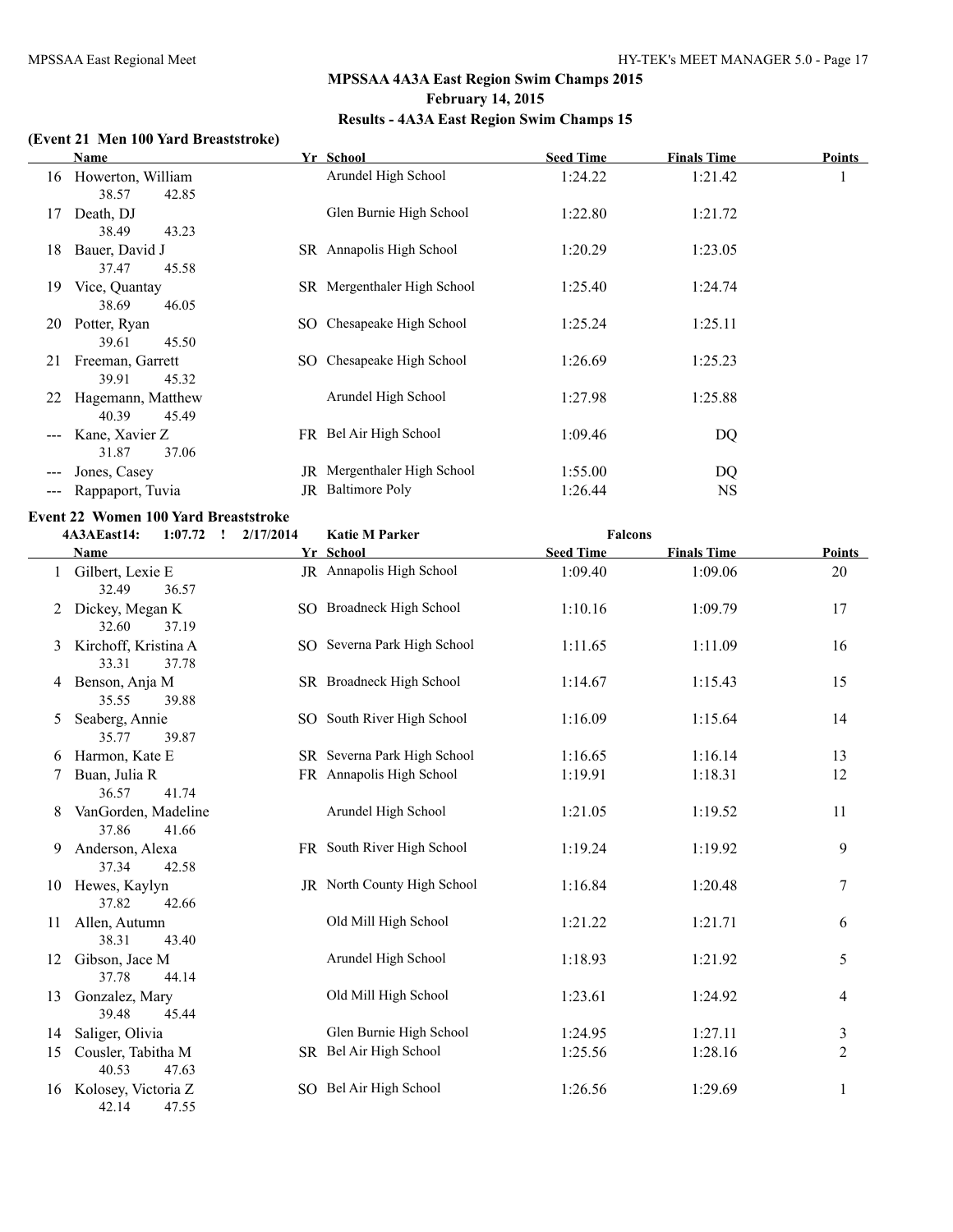#### **(Event 22 Women 100 Yard Breaststroke)**

|     | Name                                    | Yr School                   | <b>Seed Time</b> | <b>Finals Time</b> | <b>Points</b> |
|-----|-----------------------------------------|-----------------------------|------------------|--------------------|---------------|
| 17  | Reily, Taylor<br>42.55<br>47.21         | FR Chesapeake High School   | 1:27.34          | 1:29.76            |               |
| 18  | Duerr, Annemarie<br>42.11<br>47.79      | SR Chesapeake High School   | 1:25.03          | 1:29.90            |               |
| 19  | Cartron, Jenna<br>43.90<br>48.75        | FR Meade High School        | 1:32.31          | 1:32.65            |               |
| 20  | Grell, Jessyka<br>45.74<br>52.56        | JR Baltimore Poly           | 1:35.00          | 1:38.30            |               |
| 21  | Player, Dominique<br>52.35<br>59.29     | JR Mergenthaler High School | 2:05.10          | 1:51.64            |               |
| 22  | Williams, Mya<br>54.06<br>1:04.37       | SO Western High School      | NT               | 1:58.43            |               |
| 23  | Sullenger, Savannah<br>56.05<br>1:02.89 | SO North County High School | 2:02.17          | 1:58.94            |               |
| 24  | Franklin, Keirra<br>1:10.94<br>53.05    | SR Mergenthaler High School | 2:03.05          | 2:03.99            |               |
|     | Spann, Taylor<br>46.89<br>55.91         | SO Western High School      | 1:45.00          | DQ                 |               |
| --- | Wise, Emily                             | FR Meade High School        | 1:39.65          | <b>DFS</b>         |               |
| --- | Brody, Shoshana                         | JR Baltimore Poly           | 1:51.39          | <b>NS</b>          |               |

#### **Event 23 Men 400 Yard Freestyle Relay**

**4A3AEast14: 3:21.43 ! 2/16/2013 Severna Park High School**

# **J Bachkosky, S Fuller, C Bean, K Huntley**

|   | J Bachkosky, S Fuller, C Bean, K Huntley |                       |       |                           |                         |         |                         |                        |                         |               |  |
|---|------------------------------------------|-----------------------|-------|---------------------------|-------------------------|---------|-------------------------|------------------------|-------------------------|---------------|--|
|   | <b>Team</b>                              |                       |       |                           | Relay                   |         |                         | <b>Seed Time</b>       | <b>Finals Time</b>      | <b>Points</b> |  |
|   | <b>Broadneck High School</b>             |                       |       |                           |                         |         |                         | 3:19.78                | 3:22.66                 | 40            |  |
|   |                                          | 1) Roberts, Will E SO |       | 2) Paganelli, Paxton M SR |                         |         | 3) Tosoni, Josh R JR    |                        | 4) Dougherty, Will C SR |               |  |
|   | 25.04                                    | 50.87                 | 24.51 | 52.39                     | 24.48                   | 51.21   | 23.21                   | 48.19                  |                         |               |  |
| 2 | Severna Park High School                 |                       |       |                           |                         |         |                         | 3:28.35                | 3:23.52                 | 34            |  |
|   | 1) Weiner, Ian D SO                      |                       |       |                           | 2) Praley, Matthew X SR |         |                         | 3) McKeehan, Jack B JR | 4) Baker, Richie W SR   |               |  |
|   | 24.68                                    | 50.84                 | 23.85 | 51.05                     | 24.51                   | 52.28   | 23.76                   | 49.35                  |                         |               |  |
| 3 | South River High School                  |                       |       |                           |                         |         |                         | 3:23.48                | 3:25.27                 | 32            |  |
|   |                                          | 1) Falsone, Andrew FR |       | 2) McClure, Devin FR      |                         |         | 3) Twomey, Sean SO      |                        | 4) Falsone, Ethan JR    |               |  |
|   | 25.11                                    | 51.57                 | 25.35 | 52.54                     | 23.76                   | 50.22   | 24.14                   | 50.94                  |                         |               |  |
| 4 | Annapolis High School                    |                       |       |                           |                         |         |                         | 3:40.59                | 3:40.05                 | 30            |  |
|   | 1) Breidenbach, Collin D JR              |                       |       | 2) Smith, Liam M JR       |                         |         | 3) Dennis, Cameron E SR |                        | 4) Rice, Robert G SR    |               |  |
|   | 27.77                                    | 1:03.25               | 21.30 | 50.73                     | 24.45                   | 52.88   | 25.28                   | 53.19                  |                         |               |  |
| 5 | Bel Air High School                      |                       |       |                           |                         |         |                         | 3:43.03                | 3:43.91                 | 28            |  |
|   |                                          | 1) Gagnon, Drew A FR  |       | 2) Siebold, Matthew N SO  |                         |         |                         | 3) Kane, Xavier Z FR   | 4) Fallace, Kyle M JR   |               |  |
|   | 6 Arundel High School                    |                       |       |                           |                         |         |                         | 3:51.72                | 3:44.36                 | 26            |  |
|   |                                          | 1) Hagemann, Bradley  |       | 2) Hachey, Justin S       |                         |         | 3) Wellner, Adam        |                        | 4) Rollins, Severn      |               |  |
|   | 27.15                                    | 56.67                 | 26.77 | 56.64                     | 25.51                   | 54.21   | 26.14                   | 56.84                  |                         |               |  |
|   | Old Mill High School                     |                       |       |                           |                         |         |                         | 3:36.94                | 3:53.36                 | 24            |  |
|   | 1) Simonetta, Sam                        |                       |       | 2) Griffith, Michael      |                         |         | 3) Andersen, Steven     |                        | 4) Parker, Daniel       |               |  |
|   | 28.02                                    | 59.47                 | 26.28 | 59.13                     | 27.66                   | 59.13   | 25.96                   | 55.63                  |                         |               |  |
| 8 | Meade High School                        |                       |       |                           |                         |         |                         | 3:57.53                | 3:59.42                 | 22            |  |
|   | 1) Boulter, Luke JR                      |                       |       | 2) Hansen, Caleb SR       |                         |         |                         | 3) Thompson, Tavon SO  | 4) Nessler, Patrick SR  |               |  |
|   | 28.69                                    | 1:02.11               | 28.49 | 59.04                     | 30.64                   | 1:01.94 | 26.90                   | 56.33                  |                         |               |  |
| 9 | Chesapeake High School                   |                       |       |                           |                         |         |                         | 4:12.61                | 4:12.63                 | 18            |  |
|   |                                          | 1) Duffy, Brandon SR  |       | 2) Ho, Nathan SO          |                         |         | 3) White, Justin FR     |                        | 4) Freeman, Garrett SO  |               |  |
|   | 28.35                                    | 59.75                 | 31.72 | 1:07.17                   | 30.42                   | 1:04.79 | 29.34                   | 1:00.92                |                         |               |  |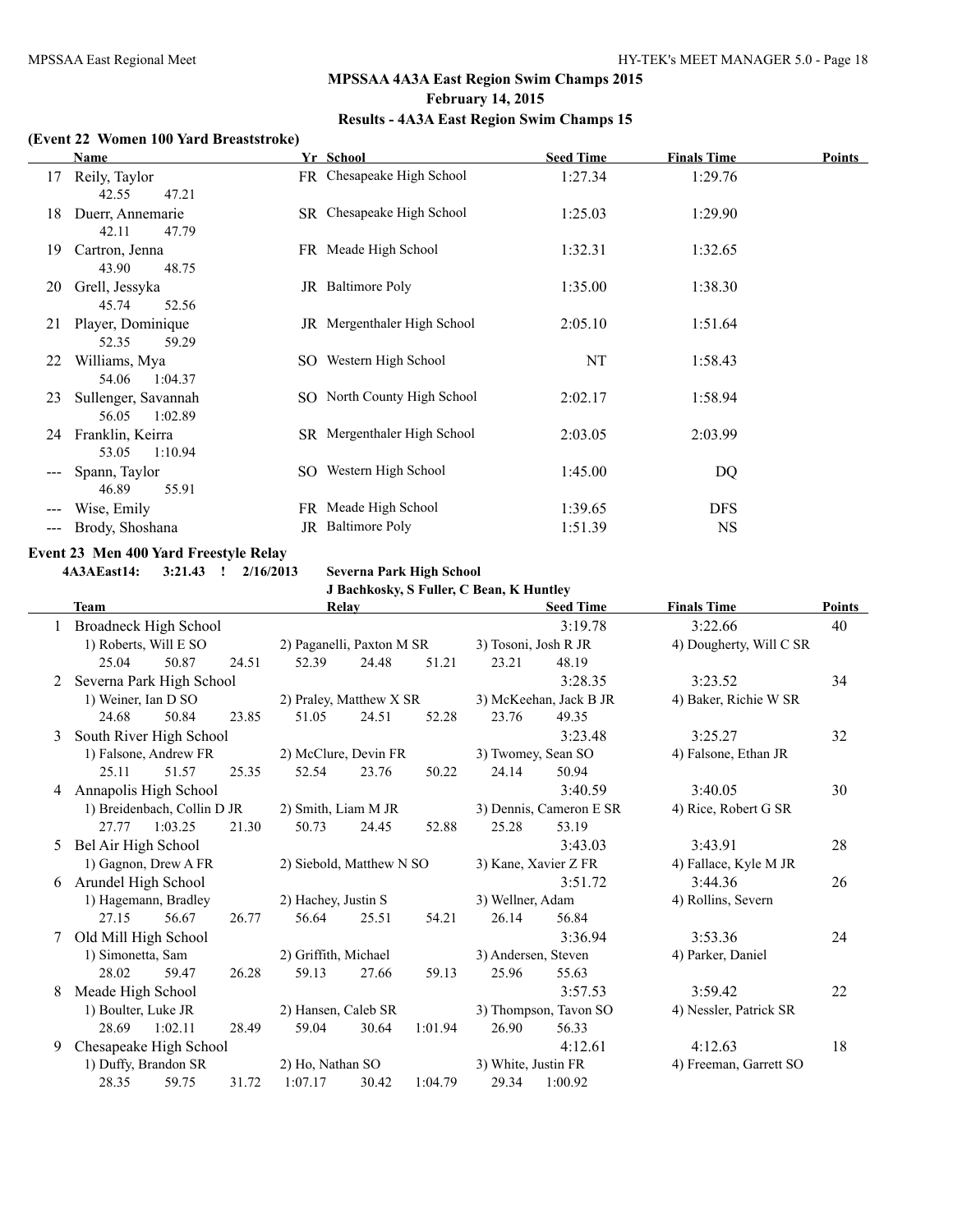#### **(Event 23 Men 400 Yard Freestyle Relay)**

|     | Team                      |                          |       |                            | Relay |         |                        | <b>Seed Time</b> | <b>Finals Time</b>    | <b>Points</b> |
|-----|---------------------------|--------------------------|-------|----------------------------|-------|---------|------------------------|------------------|-----------------------|---------------|
| 10  |                           | North County High School |       |                            |       |         |                        | 4:22.76          | 4:27.38               | 14            |
|     | 1) Andrewzyewski, Troy FR |                          |       | 2) Dombrowski, Dennis JR   |       |         | 3) Covington, Henry FR |                  | 4) Duong, Peter JR    |               |
|     | 30.25                     | 1:05.37                  | 34.38 | 1:10.12                    | 30.36 | 1:04.87 | 30.71                  | 1:07.02          |                       |               |
|     |                           | Mergenthaler High School |       |                            |       |         |                        | 4:46.75          | 4:54.77               | 12            |
|     | 1) Washington, Rico JR    |                          |       | 2) Dubose, Khari SO        |       |         | 3) Moore, Donte JR     |                  | 4) Stewart, David SR  |               |
|     | 34.77                     | 1:12.28                  | 35.30 | 1:20.30                    | 36.99 | 1:18.04 | 30.36                  | 1:04.15          |                       |               |
| l 2 | Baltimore Poly            |                          |       |                            |       |         |                        | 4:20.85          | 5:15.01               | 10            |
|     | 1) Breitmeyer, Maxwell FR |                          |       | 2) Chavez, Rafael Leo'n SO |       |         | 3) Friedman, Robert JR |                  | 4) Povell, William JR |               |
|     | 34.10                     | 1:12.94                  | 41.56 | 1:28.57                    | 34.78 | 1:16.41 | 36.29                  | 1:17.09          |                       |               |

#### **Event 24 Women 400 Yard Freestyle Relay**

**4A3AEast14: 3:43.05 ! 2/17/2014 Annapolis High School**

|    |                              |                     |       |                           |       |                     | J Bach, A Goodman, A Gilbert, T Gill |                         |                         |               |
|----|------------------------------|---------------------|-------|---------------------------|-------|---------------------|--------------------------------------|-------------------------|-------------------------|---------------|
|    | <b>Team</b>                  |                     |       |                           | Relay |                     |                                      | <b>Seed Time</b>        | <b>Finals Time</b>      | <b>Points</b> |
|    | <b>Broadneck High School</b> |                     |       |                           |       |                     |                                      | 3:46.79                 | 3:45.30                 | 40            |
|    | 1) Jacobson, Nastya E SO     |                     |       | 2) Dickey, Megan K SO     |       |                     | 3) Bentley, Lizzy R SR               |                         | 4) Dougherty, Erin P SR |               |
|    | 27.77                        | 56.98               | 26.33 | 55.67                     | 27.38 | 57.63               | 26.18                                | 55.02                   |                         |               |
| 2  | Annapolis High School        |                     |       |                           |       |                     |                                      | 3:46.34                 | 3:49.54                 | 34            |
|    | 1) Wang, Carly P FR          |                     |       | 2) Hall, Zoe T FR         |       |                     | 3) Goodman, Abigail S JR             |                         | 4) Gilbert, Lexie E JR  |               |
|    | 27.59                        | 57.47               | 27.29 | 56.91                     | 27.38 | 57.63               | 27.73                                | 57.53                   |                         |               |
| 3  | Severna Park High School     |                     |       |                           |       |                     |                                      | 3:56.88                 | 3:52.79                 | 32            |
|    | 1) Belloff, Lauren J SR      |                     |       | 2) Brennan, McKenna C SR  |       |                     | 3) Harmon, Kate E SR                 |                         | 4) Murphy, Kiera E JR   |               |
|    | 27.95                        | 57.40               | 27.77 | 59.12                     | 28.10 | 59.21               | 27.86                                | 57.06                   |                         |               |
| 4  | South River High School      |                     |       |                           |       |                     |                                      | 3:55.76                 | 3:53.96                 | 30            |
|    | 1) Sampson, Holly JR         |                     |       | 2) Corbus, Hannah FR      |       |                     | 3) Mulvaney, Sarah FR                |                         | 4) Carella, Emily SO    |               |
|    | 28.04                        | 59.43               | 28.56 | 1:00.84                   | 26.54 | 57.26               | 26.95                                | 56.43                   |                         |               |
| 5  | Bel Air High School          |                     |       |                           |       |                     |                                      | 4:08.52                 | 4:08.87                 | 28            |
|    | 1) Armstrong, Yvonne M SO    |                     |       | 2) Dougherty, Madelynn SO |       | 3) Harris, Ellie SO |                                      | 4) Entner, Rebecca F FR |                         |               |
| 6  | Arundel High School          |                     |       |                           |       |                     |                                      | 4:08.11                 | 4:15.33                 | 26            |
|    | 1) Schaeppi, McKenna         |                     |       | 2) Gibson, Teah T         |       |                     | 3) Gibson, Jace M                    |                         | 4) Hoban, Rachel O      |               |
|    | 31.69                        | 1:06.63             | 30.89 | 1:06.45                   | 30.33 | 1:04.70             | 27.42                                | 57.55                   |                         |               |
| 7  | Old Mill High School         |                     |       |                           |       |                     |                                      | 4:27.39                 | 4:35.44                 | 24            |
|    | 1) Myers, Sonnet             |                     |       | 2) David, Angelica        |       | 3) Pearsall, Cayman |                                      | 4) Allen, Autumn        |                         |               |
|    | 31.70                        | 1:08.04             | 33.46 | 1:11.01                   | 34.09 | 1:12.09             | 31.13                                | 1:04.30                 |                         |               |
| 8  | Meade High School            |                     |       |                           |       |                     |                                      | 4:17.76                 | 4:38.88                 | 22            |
|    | 1) Fortner, Samantha SR      |                     |       | 2) Johnson, Brittany SO   |       |                     | 3) DeSouza, Simone SO                |                         | 4) Heritage, Erin FR    |               |
|    | 34.86                        | 1:14.93             | 33.24 | 1:13.36                   | 31.55 | 1:05.96             | 29.77                                | 1:04.63                 |                         |               |
| 9  | Chesapeake High School       |                     |       |                           |       |                     |                                      | 4:32.73                 | 4:43.68                 | 18            |
|    | 1) Nazarenus, Alissa SR      |                     |       | 2) Gum, Brianna FR        |       |                     | 3) Duerr, Annemarie SR               |                         | 4) Elkhoga, Sarah SR    |               |
|    | 34.89                        | 1:11.75             | 33.32 | 1:10.95                   |       | 1:14.77             | 30.02                                | 1:06.21                 |                         |               |
| 10 | North County High School     |                     |       |                           |       |                     |                                      | 4:33.35                 | 4:58.55                 | 14            |
|    |                              | 1) Hewes, Kaylyn JR |       | 2) Perdue, Rebecca JR     |       |                     | 3) Wolfe, Josie SR                   |                         | 4) McNerney, Taylor SO  |               |
|    | 30.24                        | 1:02.33             | 38.93 | 1:22.67                   | 36.47 | 1:16.29             | 36.86                                | 1:17.26                 |                         |               |

**Scores - Women**

#### Women - Team Rankings - Through Event 24

| 1. Broadneck High School  | 349. | 2. Severna Park High School | 335 |
|---------------------------|------|-----------------------------|-----|
| 3. Annapolis High School  | 299  | 4. South River High School  | 295 |
| 5. Arundel High School    | 179  | 6. Bel Air High School      | 176 |
| 7. Old Mill High School   | 155  | 8. Baltimore Poly           | 71  |
| 9. Chesapeake High School | 68   | 10. Meade High School       | 59  |